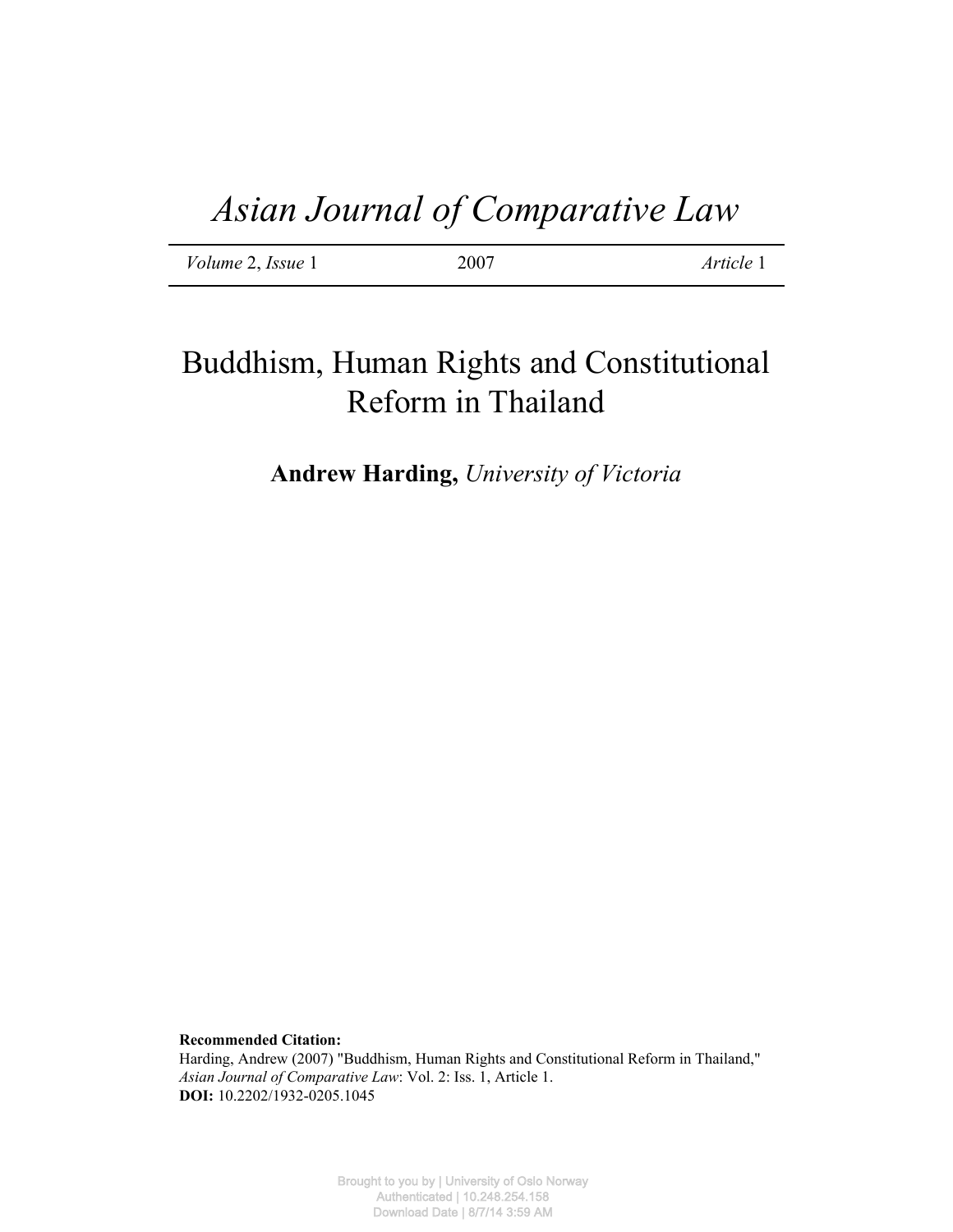# Buddhism, Human Rights and Constitutional Reform in Thailand

Andrew Harding

#### **Abstract**

The purpose of this article is to address the relationship between Buddhism, constitutional reform and human rights in Thailand. It poses the questions: To what extent is the Thai state Buddhist in character? How are we to describe the relationship between Buddhism and the state? Can and should human rights be supported or presented as being supported by Buddhism, or interpreted according to Buddhist ideas? The historical relationship between the state and the sangha is examined, in which the state used religion to bolster the state's legitimacy. The place of Buddhism, human rights and the Human Rights Commission under the 1997 constitutional reforms is then addressed, in the context in particular of the problem of insurgency in the Southern provinces. It is concluded that the constitution-makers rightly refused to make Buddhism the state religion but that attempts to disseminate human rights understanding in Buddhist terms are justified, provided inter-faith dialogue is part of this process.

**KEYWORDS:** Thailand, Buddhism, constitutional law, human rights

**Author Notes:** Professor of Asia-Pacific Law, University of Victoria, BC, Canada; harding@uvic.ca. The author wishes to thank Professor David Linnan for raising with me the question of the relationship between the Constitution and Buddhism and then for inviting me to enlarge on my answer at the Rudolph C. Barnes Seminar at the University of South Carolina in February 2006.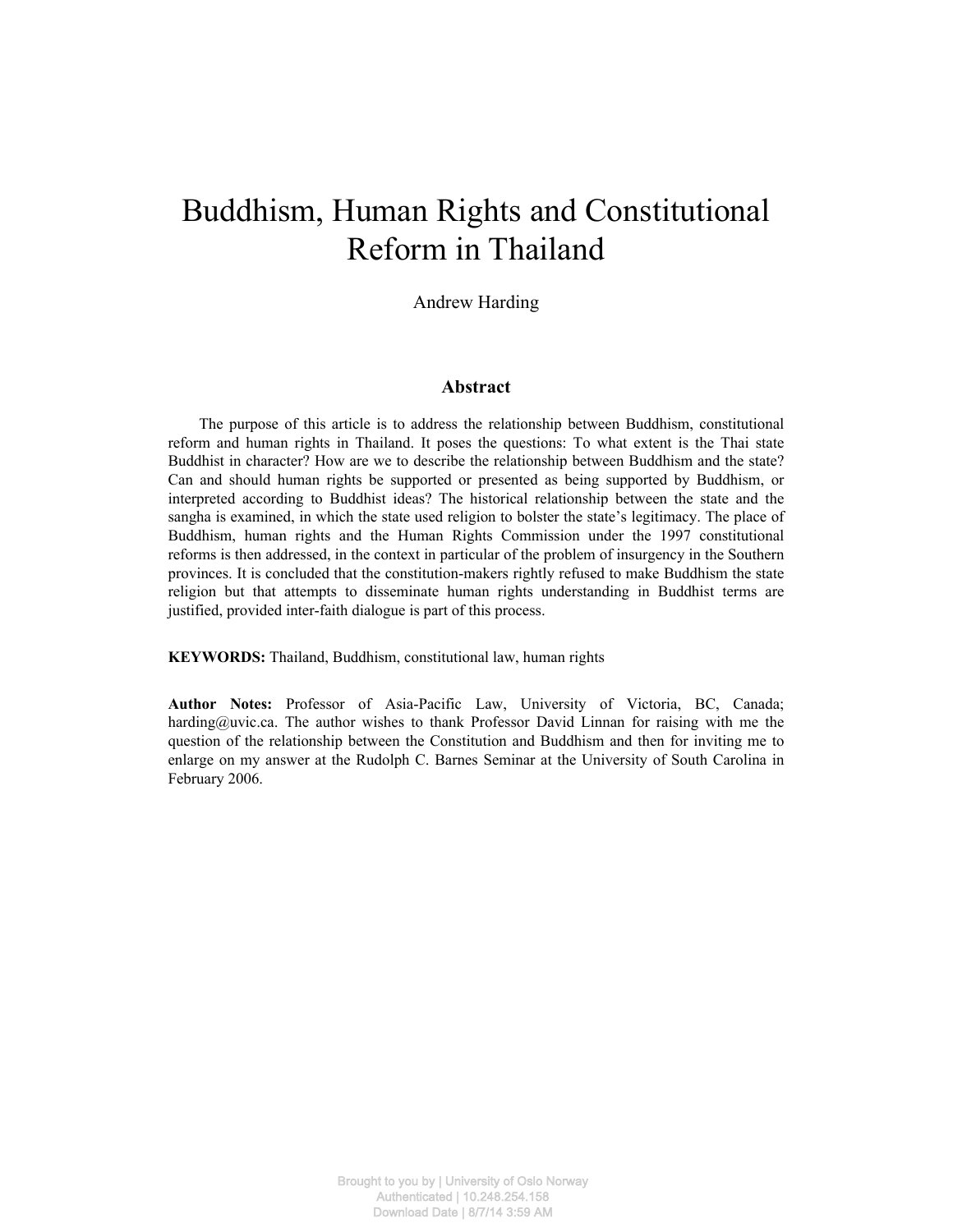#### **I. INTRODUCTION**

The purpose of this article is to address the relationship between Buddhism, constitutional reform and human rights in Thailand in the context, in particular, of the problem of the Muslim South and the Buddhist justification of human rights a well known position taken by the NHRC's President, Professor Saneh Chamarik,<sup>1</sup> and some leading Buddhist writers. I will try to address this relationship in such a way as to shed some light on Buddhism, human rights and the reform process that has taken place since  $1997<sup>2</sup>$  (or perhaps, more profoundly, since 1932). In order to do this we need first to consider issues relating to religion and the Thai state: To what extent is the Thai state Buddhist in character? How are we to describe the relationship between Buddhism and the state? We also need to address issues relating to human rights in the context of Thai constitutional law, which may well be dependent on the answers to the foregoing questions: Can and should human rights be supported, or presented as being supported, by Buddhism, or interpreted according to Buddhist ideas? Some extensive background concerning the nature of Thai Buddhism and also the nature of Thai constitutionalism seems appropriate before we address these questions in a more direct fashion.

## **II. BUDDHISM AND THE STATE IN HISTORY**

We have to start this investigation as far back as 250 BCE or 2250 years ago, in the reign of King Asoka, who was the first secular leader to embrace Buddhism and attempt to Buddhicize the state. Asoka's empire was a vast one, extending over most of South Asia and beyond. He converted to Buddhism in about 250 BCE and proceeded to establish a model for the relationship between state and religion that became predominant in the Theravada Buddhist world. This change was far-reaching: the legitimation of kingship came to rest on dutiful actions and the approval of the *sangha*, as opposed to descent from a divine source or pure military prowess.<sup>3</sup> In this sense Asoka's theory of kingship is usually distinguished from the Brahminist concept that it replaced. Under the Asokan theory kings established monasteries and *stupa* and supported the *sangha*, sometimes reforming it in the process, sometimes resolving disputes within it. The King was subject to religion, and therefore to religious law (*dhammathat*),

 $<sup>1</sup>$  Affirmed to the writer on two occasions (April 2002 and August 2003), by Professor Saneh, and</sup> also appearing clearly in some of his own unpublished conference papers.

<sup>&</sup>lt;sup>2</sup> Klein, 1998; Borwornsak and Burns, 1998; Harding, 2001. For human rights in the post-1997 phase, see Vitit Muntabhorn 2006.

<sup>&</sup>lt;sup>3</sup> Asoka himself before his conversion had been a bloodthirsty warrior king.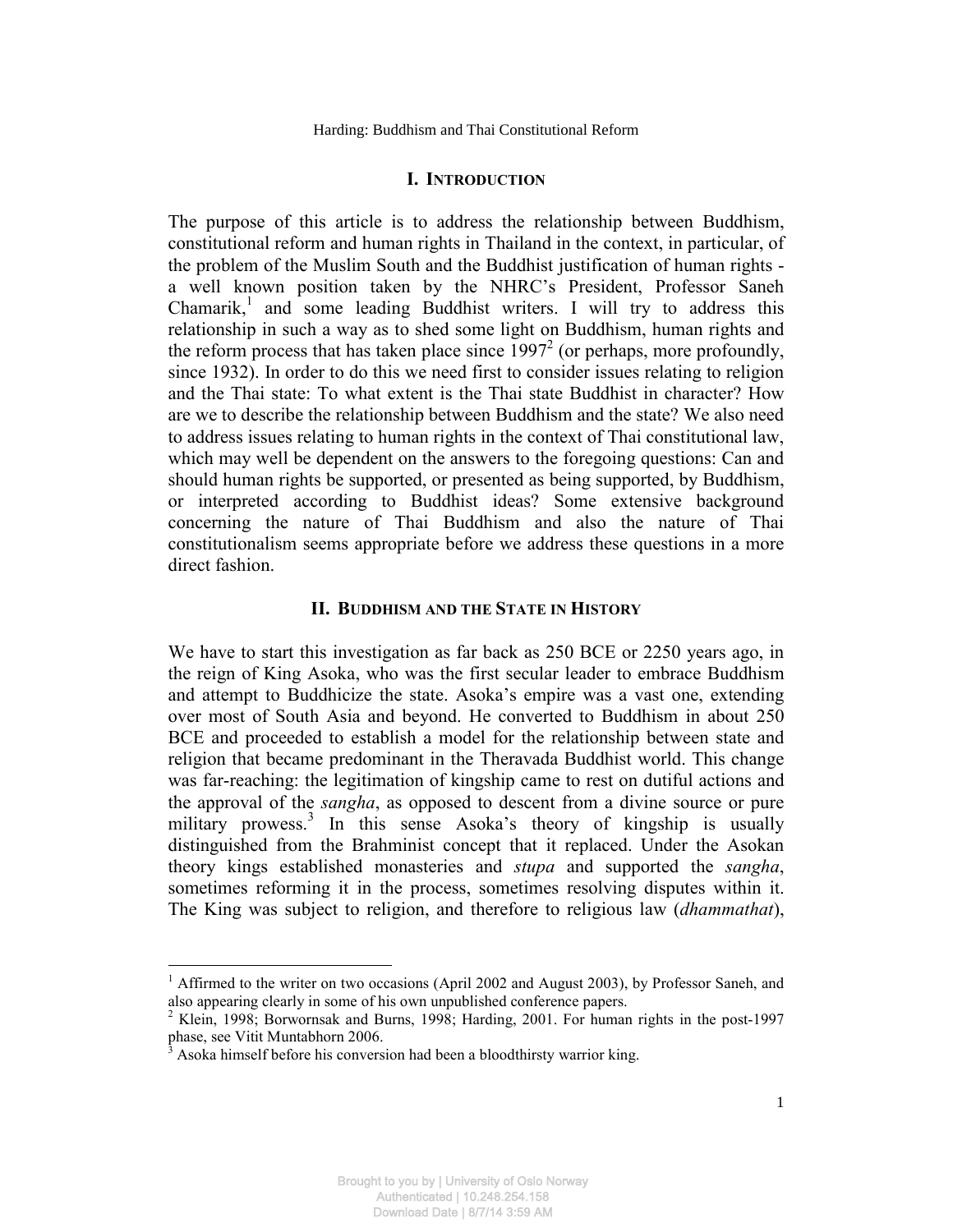but also determined the positive law (*rajathat)* and was therefore in this sense above the law  $4\overline{ }$ 

These ideas later influenced the development of the Siamese monarchy in the context of Theravada Buddhism, as the latter developed in Siam from the Sukothai period and came to occupy a position of great importance in society, which it still occupies. Somboon Suksamran says:

Buddhism is a social institution which is important in giving meaning to and being a symbol of national unity. It is a source and medium of the culture and traditions of the Thai nation … Buddhism is like a root of our national existence and of the original social, cultural and political identity of the Thai nation.<sup>5</sup>

When he says 'political identity' he refers no doubt to the importance of the monarchy and its connection with Buddhism. As Keyes says of the monarchy:

Not only was the right of a man to occupy the throne legitimized in the popular mind by the idea that only a person with an exceptionally meritorious component to his *khammic* legacy could occupy the throne, but it was also believed that the welfare of the kingdom during a man's reign was dependent upon the degree to which he possessed a 'merit' which could be shared by his subjects.<sup>6</sup>

In Weberian terms we can characterize the Siamese monarchy as having a 'traditional' legitimation, as opposed to the 'charismatic' or 'legal-rational' legitimation of historically later institutions.<sup>7</sup> The legitimation of the contemporary state is clearly a more complex matter, as all three types seem to have some relevance. Turton says of Thailand that the 'close identification of bureaucracy, (military led) government, state, nation, monarchy and religion … gives the state, and associated institutions, a monopoly of legitimacy rarely found to such a degree'. $8$ 

Buddhism has both influenced and legitimized the exercise of political power in Siam/ Thailand. Originally, in Asokan terms, the cosmological order it represented was reflected in the institutions of state. Religion was not separate from the state but was in fact closely identified with it, supporting but also

<sup>4</sup> Asoka was called 'Chakravartin' or 'he for whom the wheel of law turns'. A comparison with the Roman Emperor Constantine is instructive. Constantine converted to Christianity as Emperor in 312 CE and also had a concept of an integrated church and state, using religion as a unifying factor. His conversion seems to have been less sincere and rather more political than Asoka's.

 $5$  Quoted in Jackson 1989, at 2. The quotation is from Somboon Suksamran 1984, at 4.

<sup>6</sup> Keyes 1973: 98, quoted in Jackson 1989, at 12. Keyes' paper was delivered in 1970. The quotation is probably even truer now than it was then.

<sup>7</sup> For discussion of Weber's analysis, see, e.g., Bendix 1977, chs.10,11,12. For a fascinating discussion of the Siamese monarchy in terms of both rationalism/ science and Buddhism, see Thongchai Winichakul 1994, ch.2.

<sup>8</sup> Turton 1984, at 21.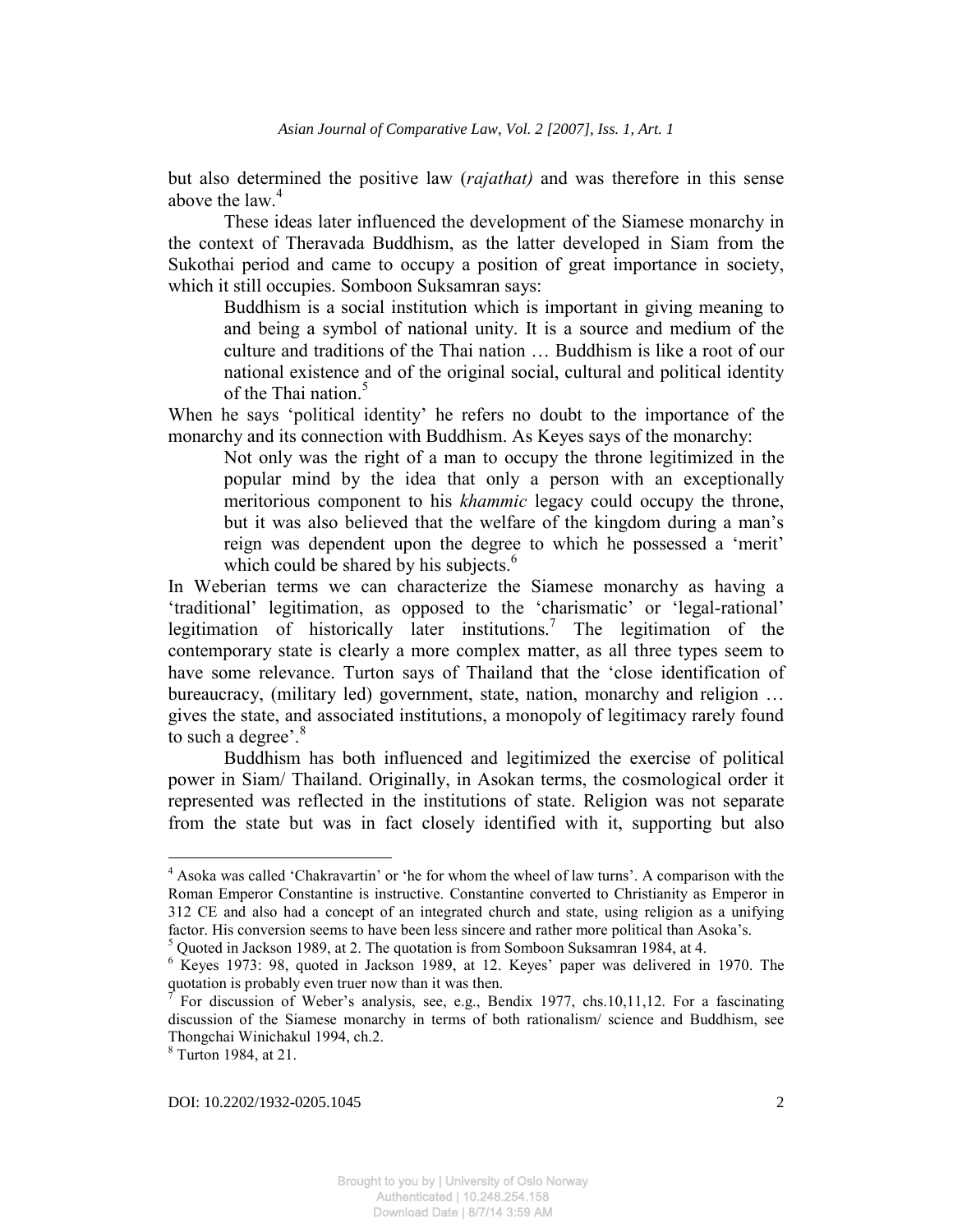supported by it. Unlike Christianity, however, but more like Islam, Buddhism as a whole does not have any central doctrinal authority. There is no Pope-like figure to lay down the law and to expunge dissenting elements and heretical views. The state in the Theravada Buddhist world has therefore been free to intervene with its organisation and therefore its official doctrine, as has occurred in the above instances and repeatedly throughout Thai history.

In Thailand, Buddhism represents a national ideology of such importance that each successive regime since the establishment of the Chakri dynasty in 1782 has found it of great importance to ensure that its political programme was supported by the *sangha*, even to the extent that it has if necessary reorganized the *sangha* and suppressed dissent from official interpretations of religion to bring about this result, making quite overt use of legal and administrative controls. King Mongkut (Rama IV) had himself been a monk for 20 years before becoming King and had a profound effect on Buddhism through his acts as King, creating the Thammayut order as a means of asserting royal control over religion. His outflanking of traditional astrology by appeal to Western science at Waco in 1868, when he successfully predicted an eclipse of the sun, was a crucial moment in which Siam commenced its engagement with modernity, a modernity which King Mongkut justified, nonetheless in Buddhist terms.<sup>9</sup> As this modernization progressed rapidly, Sangha Acts were passed in 1902, in 1941 and 1962, and a Sangha Bill was presented to parliament in 1975 but not proceeded with after the 1976 military coup. These dates are all highly significant, representing the commencement of periods that were, or were intended to be, ones of intense political change. $10<sup>10</sup>$ 

In the late  $19<sup>th</sup>$  and early  $20<sup>th</sup>$  centuries, faced with the threat of colonialism, the Thai state started, under King Chulalongkorn (Rama V), to centralize politically, administratively, and religiously, creating a national *sangha* to oversee the national Theravada clergy, and absorbing peripheral states which had previously owed only allegiance to  $Siam<sup>11</sup>$ . This centralization also involved asserting Siamese control over the Muslim South in a manner which has been portrayed as itself colonial, and included copying the British technique of coopting Islamic law as personal law for Muslims, enforced in state-organised *Sharia'* Courts.12 When the nature of the state changed with the advent of the constitutional monarchy in 1932 and the periods of quasi-military authoritarian rule under Generals Phibulsongkram, Sarit and Thanom in the 1940s to 1970s, Buddhism continued to provide the state with legitimacy. In 1962, the military government became concerned about possible communist infiltrations into

<sup>&</sup>lt;sup>9</sup> Thongchai Winichakul 1994, at 45-7.

<sup>&</sup>lt;sup>10</sup> Morrell and Samudavanija 1982.

 $11$  Thongchai Winichakul 1994; Loos 2006.

 $12$  Loos 2006; Thongchai 1994.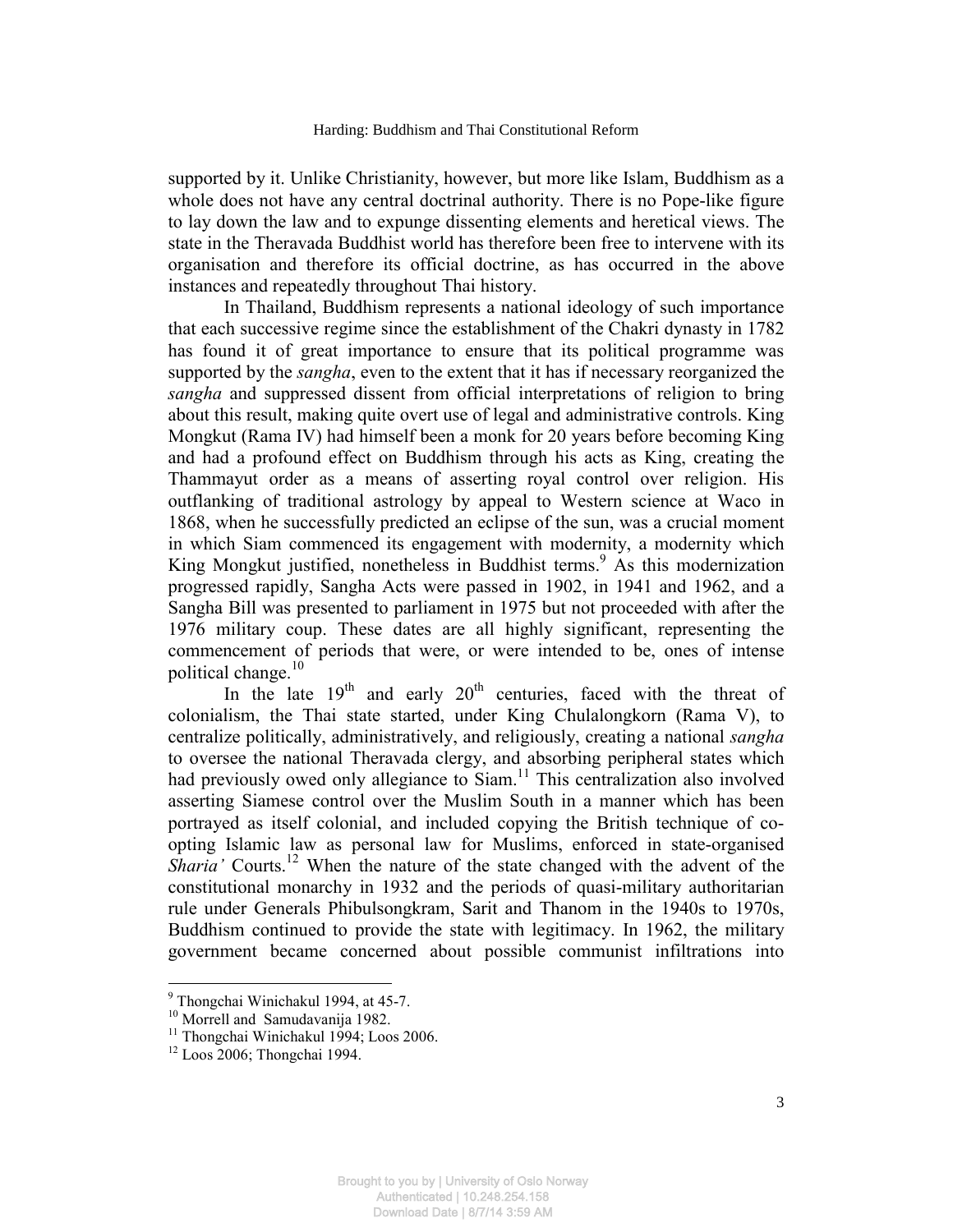Buddhist temples and passed a Sangha Act that placed Theravada Buddhism under the control of a Supreme Council, loyal to the government, which received all the public funds, and allocated them to local institutions. Now that the state is, since 1992, democratically oriented and concerned above all with social and economic development, once again Buddhism legitimates the state. As Jackson points out, political discourses on social and economic development are still couched in terms of Buddhist concepts, and all political groups other than communist, Christian and Muslim ones, claim to be Buddhist.<sup>13</sup>

#### **III. BUDDHISM AND THE STATE UNDER THE 1997 CONSTITUTION**

According to various estimates by the Government and others, 99% of the population of Thailand professes some religious belief, approximately 85-95% claim to be Buddhist, and 6-10% are Muslim; estimates also indicate that Christians constitute approximately 1-2%. Monks belonging to the older and more popular Mahanikaya School far outnumber those of the more elitist Thammayut School created by King Mongkut. Islam is the dominant religion in four of the southernmost provinces, which border Malaysia. Minority Muslim populations also live in 74 of the 76 provinces. The majority of Muslims are ethnic Malay, but the Muslim population encompasses also groups of diverse ethnic and national origin. There are approximately 3,320 mosques in 59 provinces, with the largest number in Pattani province. All but a very small number of these mosques are associated with the Sunni branch of Islam.

We have seen that the state in Siam/ Thailand has used Buddhism to create legitimacy, and has sometimes molded Buddhism itself, in its official positions and organization, to suit the purposes of the state; for this very reason too, the state has encountered difficulty over many years in its attempts to incorporate non-Buddhist minorities within the aegis of its citizenship. This is most apparent with the Muslim community in the South, which has periodically for several hundred years rebelled against Thai 'sovereignty';<sup>14</sup> it is true also of other ethnic and religious minorities such as the Northern indigenous hill tribes and Burmese refugees, and has been true at various times of the Chinese. Diplomatic accommodation between Siam and Britain in the early  $20<sup>th</sup>$  century sealed the geopolitical fate of the Muslim kingdom of Patani<sup>15</sup> as being within the Siamese sphere of influence rather than that of Britain. Had things been otherwise Patani would have probably eventually joined Kelantan, Terengganu and Kedah in

<sup>&</sup>lt;sup>13</sup> Jackson 1989, Introduction.

<sup>&</sup>lt;sup>14</sup> The quotes acknowledge that sovereignty is a Western legal concept which not only inaccurately describes the relationship between Siam and the northern Malay states, but also contributed to the present disastrous situation in the Muslim south of Thailand.

<sup>&</sup>lt;sup>15</sup> [Sic]. Patani with one 't' is the Malay spelling.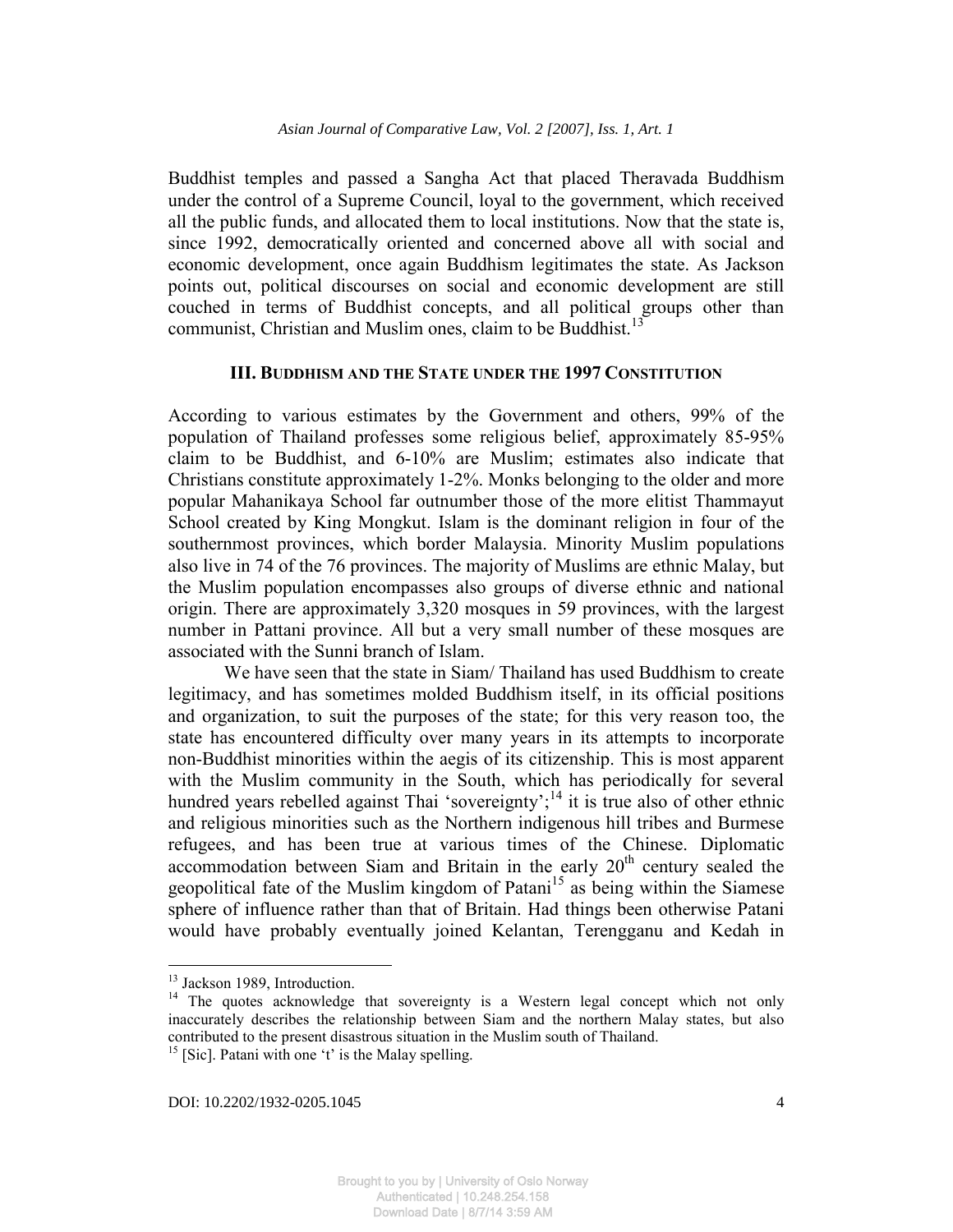becoming part of the Federation of Malaya in 1948 and then Malaysia in 1963.<sup>16</sup> The issue of religious minorities has clearly exercised the constitution-makers. There were and of course still are demands to make Theravada Buddhism the state religion under the Constitution,<sup>17</sup> a claim which is not inherently implausible for the reasons indicated by the quotations above from Somboon Suksamran and Turton. However, the Constitutional Drafting Assembly, which created the 1997 Constitution, stuck with the principle of constitutional secularism (i.e. official indifference to religion and recognition of religious freedom and equality, modified only in three respects, which are discussed below), on the grounds that such an action would create social division and be offensive to other religious communities.

Some comparative comments are appropriate here. Cambodia's Constitution of 1993 provides for Buddhism to be the state religion.<sup>18</sup> The effect of this has been to give some credence to those who find non-Buddhist minorities offensive and a species of Buddhist nationalism has been on the rise in recent years.<sup>19</sup> Cambodia has about the same proportion of (Theravada) Buddhists as Thailand and a somewhat similar array of ethnic and religious minorities. The West too, where there is a historical separation of state and religion, is not free from a tendency for religion to alter the 'secular' nature of the state. Indeed the development of constitutionalism and human rights owes much, historically, to religious support and explanation. This does not of course entail that those who promote the idea of a 'state' or 'national' religion intend to oppress minorities or abuse human rights, or do anything other than respect religious freedom; the point is rather that any form of enshrinement of religion in a constitution is likely to create mistrust between the majority and the minorities and afford in some indirect way an acceptable basis for those who would, quite precisely, seek to oppress and abuse religious minorities.

The overtly secular nature of the state in Thailand is modified by the following considerations:

 $16$  It is beyond the scope of this paper to examine the causes and effects of separatist insurgency in the South. Undoubtedly international Islamic terrorism has played an important part in reviving separatism.

<sup>&</sup>lt;sup>17</sup> These demands, made but rejected in 1997, have become more strident during the current (early 2007) constitution-drafting process. For example, on 12 February 2007 *The Nation* reported concern expressed by the government over the divisiveness of this issue.

<sup>&</sup>lt;sup>18</sup> Article 43 states: 'Khmer citizens of either sex shall have the right to freedom of belief. Freedom of religious belief and worship shall be guaranteed by the State on the condition that such freedom does not affect other religious beliefs or violate public order and security. Buddhism shall be the State religion.'

 $19$  In November 2003 a teacher's association recommended that all references to 'God' be removed from school textbooks, maintaining that Cambodia's constitution states that Buddhism is the state religion. At the same time Buddhism has, in a reflection of the attempts to provide human rights education in Thailand, clearly been important in the peace-making process: Morris 2004.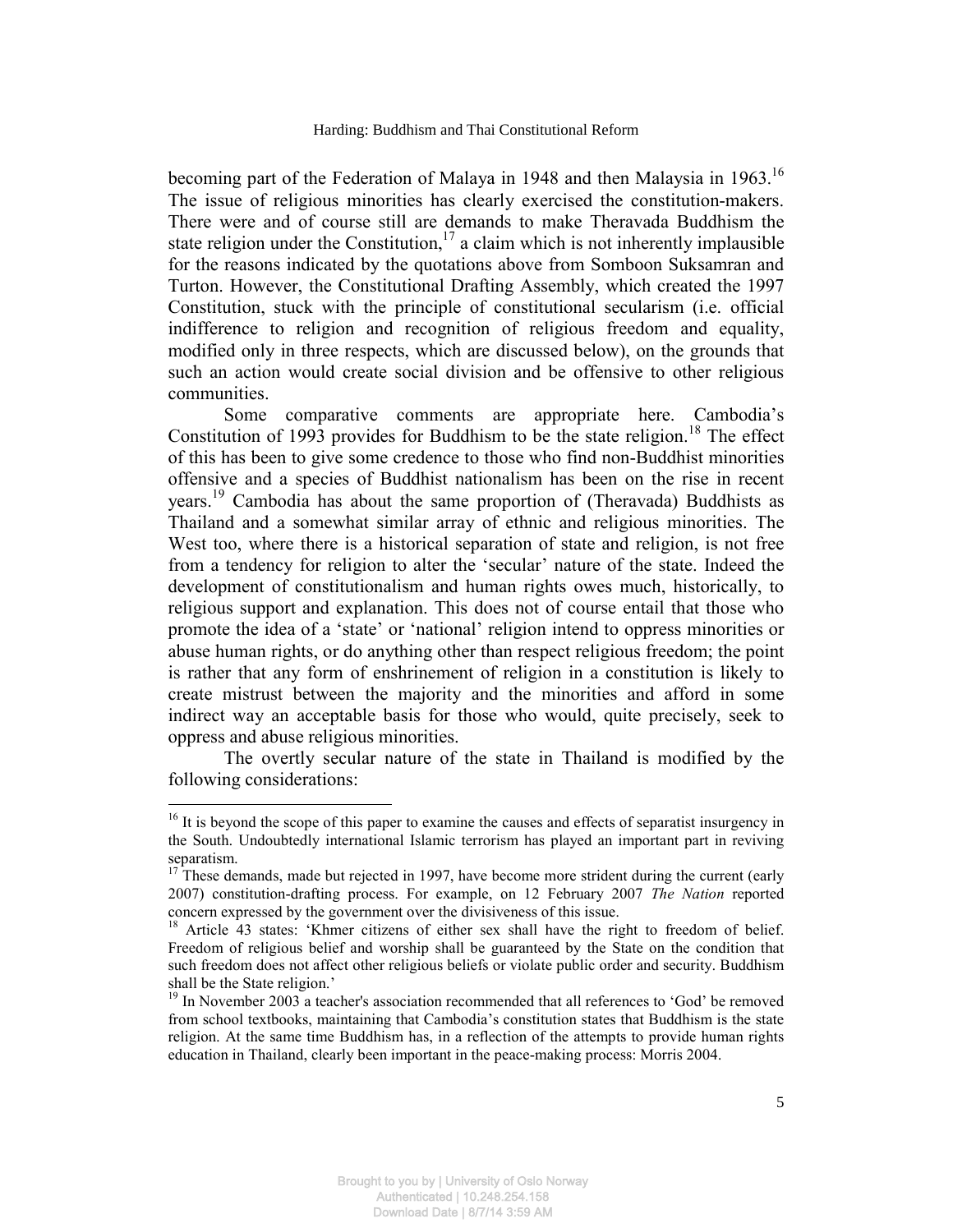- (i) The King must be a Buddhist, which is a fact of Thai history and culture that could hardly be gainsaid. At the same time the Constitution provides that the King, as is the case with all Thai citizens, shall be the protector of all religions.<sup>20</sup>
- (ii) The State patronizes and protects Buddhism and other religions, promotes good understanding and harmony among followers of all religions as well as encouraging the application of religious principles to create virtue and develop the quality of life.<sup>21</sup>
- (iii) Buddhist monks, novices, and clergy are prohibited from voting or standing as a candidate for (or from continuing to sit as a member of) the House of Representatives or the Senate.<sup>22</sup> Muslim Imam, Ulama, Catholic monks, nuns and clergy, and so forth, are not subjected to the same restrictions.

Provisions of the Penal Code also support the general picture of a secular state.<sup>23</sup>

On the last of the three exceptions some jurisprudence from the Constitutional Court is of interest. In 1999 Somkiart, a member of a local authority, while sitting as a member, was ordained to become a Buddhist priest. Under the law governing elections to the local authority, which pre-dated the 1997 Constitution, this event disqualified him from continuing as a member of the local authority. The issue before the Court was whether the law in question was contrary to the provisions of the Constitution, which at section 38 guarantees the liberty of a person to profess a religion, a religious sect or creed, and observe religious precepts or exercise a form of worship in accordance with his or her belief, provided it is not contrary to his or her civic duties, public order or good morals. In exercising this liberty, the section continues, a person is protected from any act of the state, which is derogatory to his or her rights or detrimental to his or

 $20$  1997 Constitution, s.9. the 1997 Constitution has been abrogated by the military coup of 19 September 2006; however, it is highly unlikely that the principle of s.9 or the other two principles set out in the text will be altered in any significant way by the constitution-drafting process under way as of November 2006.

 $21$  1997 Constitution, s.73.

<sup>&</sup>lt;sup>22</sup> 1997 Constitution, ss. 106(2), 118(5), 109((3), 126(4), 133(5).

<sup>&</sup>lt;sup>23</sup> S. 206 provides: 'Whoever commits any act, by any means whatever, to an object or a place of religious reverence of any community in a manner likely to insult the religion shall be punished with imprisonment from one to seven years or a fine from two thousand to fourteen thousand baht, or both.' S. 207 provides: 'Whoever causes any disturbance at an assembly lawfully engaged in the performance of religious worship or religious ceremonies shall be punished with imprisonment not exceeding one year or a fine not exceeding two thousand baht, or both.' S. 208 provides: 'Whoever dresses or uses a symbol showing that he is a Buddhist monk or novice, ascetic or clergyman of any religion unlawfully in order to make another person believe that he is such person shall be punished with imprisonment not exceeding one year or a fine not exceeding two thousand baht, or both.'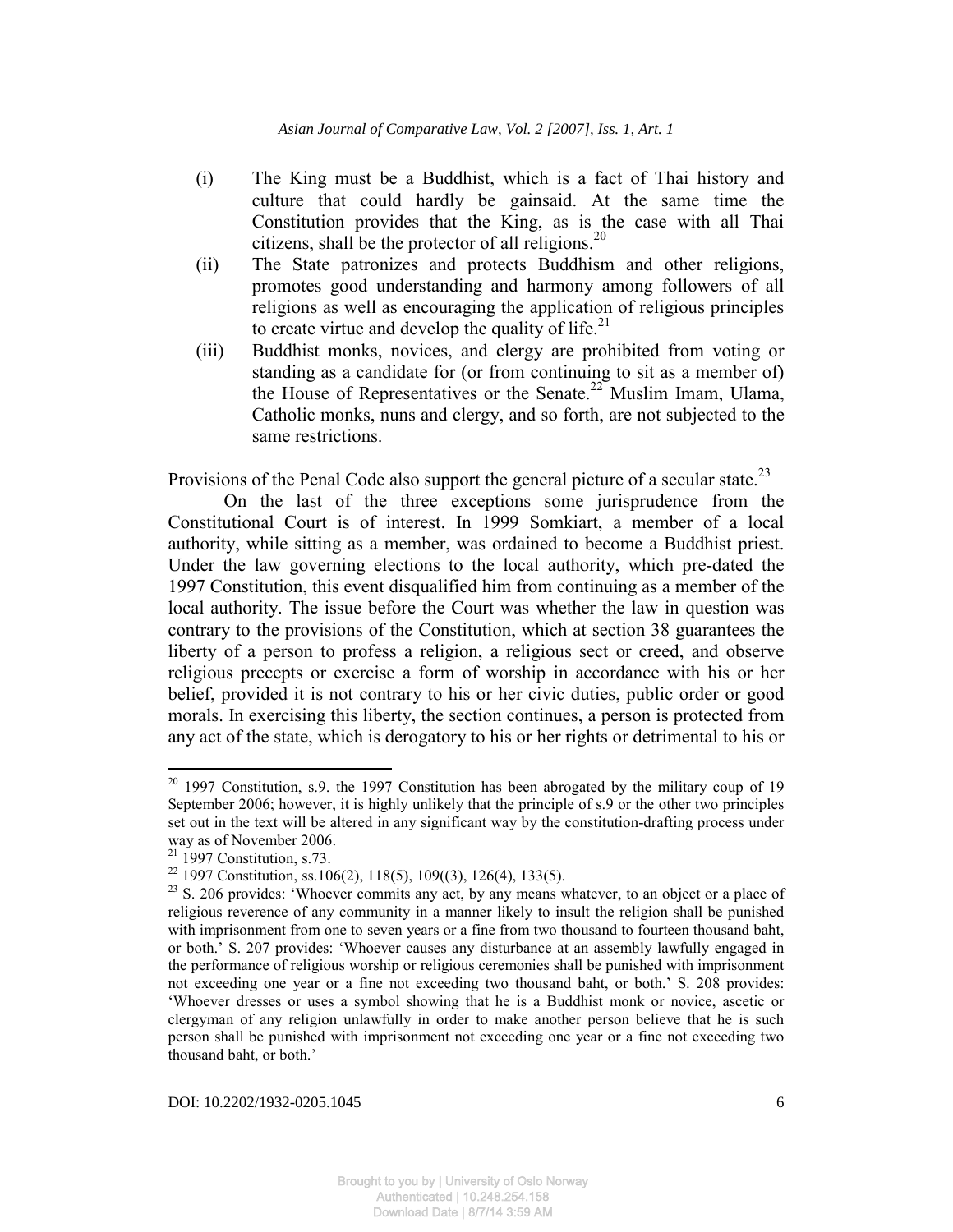her due benefits on the grounds of professing a religion, a religious sect or creed or observing religious precepts or exercising a form of worship in accordance with his or her different belief from that of others. Section 29 also lays down the principle that the restriction of rights and liberties as recognized by the Constitution shall not be imposed on a person except by virtue of provisions of the law specifically enacted for the purpose determined by the Constitution, and only to the extent of necessity, and provided that it shall not affect the essential substances of such rights and liberties.

The Court held<sup>24</sup> that the law was not unconstitutional as it was saved by the fact of its predating the Constitution. Part of the argument, however, was that the prohibition did not actually cause Somkiart to lose his right of freedom of religion, as that right still existed despite the prohibition. This part of the decision seems to fly in the face of sections 29 and 38, as clearly Somkiart's right had been at least abridged and it could be argued that, in terms of section 38, it was in fact his civic duty, if anything, to *continue* to serve as a member of the local authority. The Court, however, considered the other sections of the Constitution that have the effect of prohibiting Buddhist priests, novices, monks or clergy from voting or standing as a candidate as stated above. Thus in approximating the position of a member of a local authority to that of an elected member of the National Assembly, the Court privileged the principle of religious disqualification over that of religious freedom, and in a sense implicitly downgraded constitutional human rights, the restriction of which is itself restricted by section 29.

Although this legal position might seem on the face of it to discriminate, in a sense, against Buddhists, in fact it points to a special relationship between Buddhism and the state. It suggests that the state views Buddhism as a religion which in its purest form does not permit its adherents to undertake political pursuits or take politically partisan positions; it is on this view concerned mainly (as regards the *sangha* at least) with the acquisition of *khamma*, and ultimately the condition of *nibbana* or release from earthly suffering through ritualistic observance and the rejection of the mundane. Buddhism does not in fact prevent its adherents from engaging in mundane matters such as politics or business: it merely discourages monks and clergy from doing so, although in practice from time to time the *sangha* has in fact been involved in politics in a big way. The rationale for excluding Buddhist monks, novices and clergy from holding office or voting is thus designed not to discriminate against Buddhism but to uphold one of its central tenets. This prohibition is, on the evidence of Somkiart's case, important enough in the Thai context to trump the fundamental rights set out in the Constitution. The political emasculation of Buddhism is not merely doctrinal;

<sup>24</sup> Somkiart case, 44/1999, Constitutional Court of Thailand.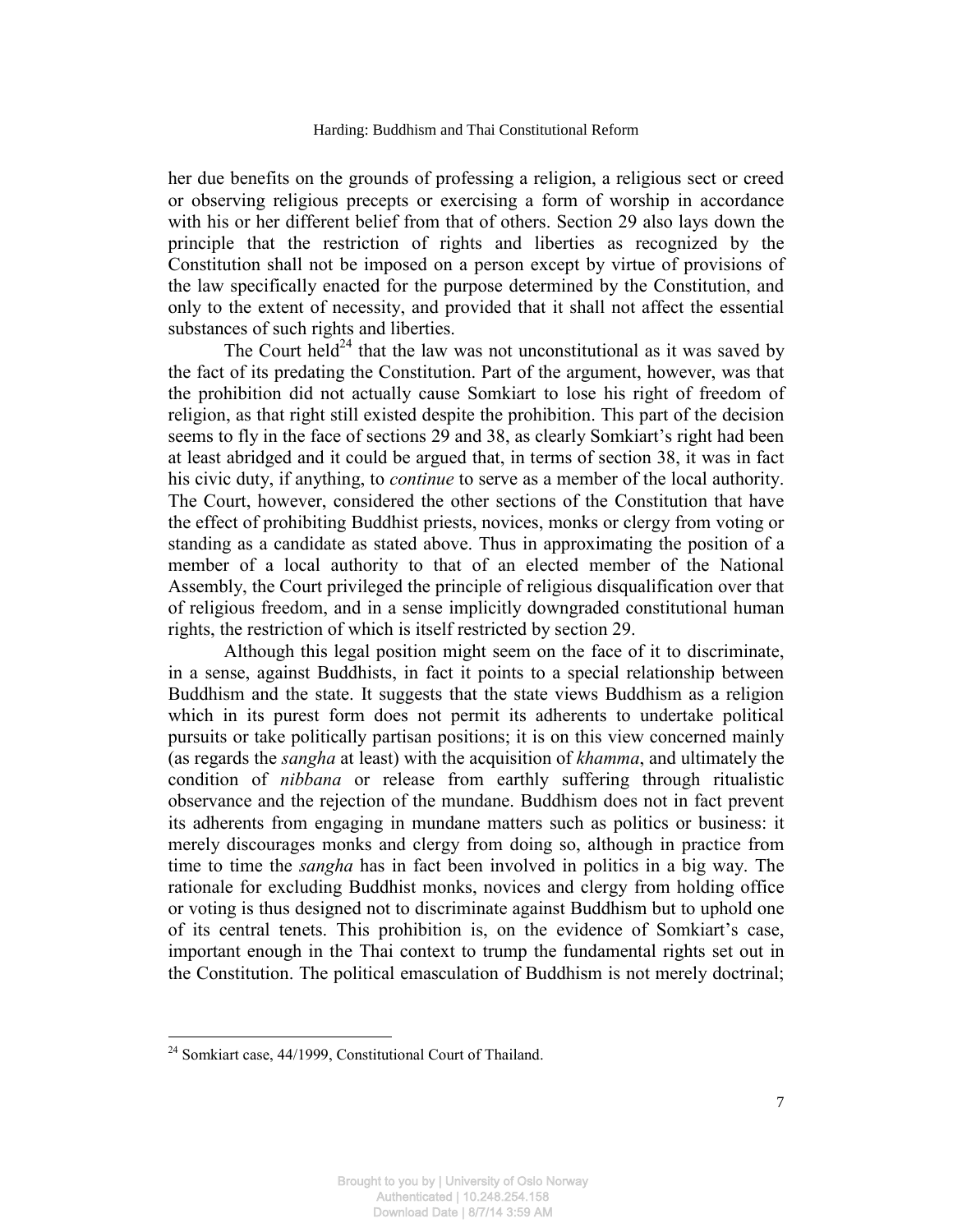politicians have always asserted that religion and politics should not be mixed, but the reality is that they can be mixed but not usually by the *sangha* itself.<sup>25</sup>

Irrespective of the rights and wrongs of the decision in Somkiart's case, it points to the fact that the Constitution has in fact placed Buddhism in some kind of a special position. The Constitutional Court made a decision that makes sense in terms of the actual text and the constitutional tradition in Thailand; however, if the state is truly secular, surely the issue of political activity by the *sangha* should be one, not for the state, but for the *sangha* itself? This is paradoxical when it is considered that at all other points<sup>26</sup> the 1997 Constitution suggests that equality before the law and religious freedom are recognized. The Thai people, irrespective of their origin, sex or religion, enjoy equal protection under the Constitution. All persons are equal before the law and enjoy equal protection under the law. Unjust discrimination against a person on the grounds of the difference in origin, race, language, sex, age, physical or health condition, personal status, economic or social standing, religious belief, education or constitutionally political view, is not permitted.<sup>27</sup>

Despite all this, the view is commonly held that Theravada Buddhism *is* the state religion. Buddhist foundations, for example, often proclaim on their webpages that Buddhism is the state religion because 90% of Thais are Buddhist (which is true) and that the King is a Buddhist (which is also true), but the conclusion does not of course follow from the premises. Historically there is much truth in the statement that Buddhism is the state religion, as we have seen. However, as a statement of contemporary constitutional law it is simply incorrect. Why indeed would so many of these same religious organizations, clearly dissatisfied with the outcome of the 1997 constitution-making process, make the claim that Buddhism *ought* to be made the state religion if it was such already?

#### **IV. HUMAN RIGHTS, RELIGION AND THE MUSLIM SOUTH**

Early in 2004 twenty schools in Thailand's southern province of Narathiwat were torched by Muslim separatists, and four soldiers were killed in an attack on an army camp. Five Thai Muslims accused of these crimes alleged that they were tortured by the police. Their defence attorney, Somchai Neelaphaijit, a well known Muslim human rights lawyer, subsequently disappeared; nearly three years later Somchai's case is still giving rise to public concern and nothing has been resolved. In April 2004 the military stormed the Kru Se mosque where armed Muslims separatists were holed up, and 107 of them were killed. These events were interspersed with several assassinations of Thai officials in the four southern

<sup>&</sup>lt;sup>25</sup> Jackson 1989, at 14-15.

 $26$  Subject as stated in the text above.

 $^{27}$  S.30.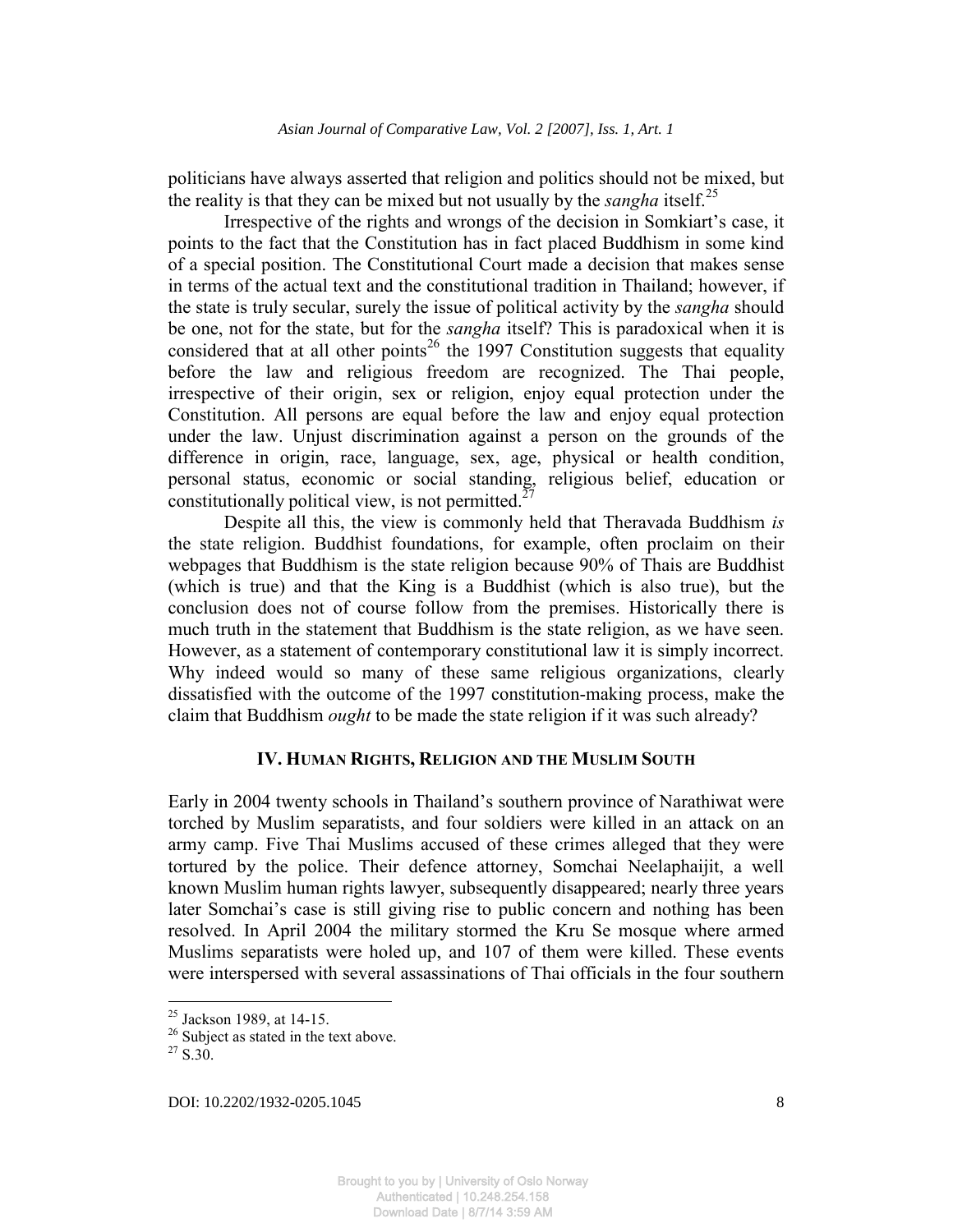Muslim provinces. In October 2004, in an incident known as the Tak Bai riot, 78 Muslim protesters were suffocated to death when they were arrested and herded into army trucks. Altogether 85 persons, including mere bystanders, are reported to have died. The unrest that had existed prior to these events has continued, and further incidents have been reported with great frequency, despite a moving apology to the Muslim population by the new Prime Minister Surayud Chulanont in November 2006.<sup>28</sup> However, although much effort has been devoted to bringing the perpetrators to justice, including an investigation by a sub-panel of the National Human Rights Commission, nobody had been charged with human rights abuses, despite some very disturbing findings by the panel.<sup>29</sup> Efforts to punish separatist terrorists resulted in the acquittal in May 2005 of four men charged with plotting terrorist offences. The government appointed a National Peace and Reconciliation Commission (NPRC) under the chairmanship of the former Prime Minister and architect of constitutional reforms, Anand Panyarachun.<sup>30</sup> Following the military coup on September 2006, the coup leader General Sonthi Boonyaratglin cited the actions of the former government of Thaksin Shinawatra as a major reason for the coup, and the new government installed by the junta has pursued a much more accommodating policy. This would appear to signal a change in government policy that would emphasize human rights and good governance.<sup>31</sup> However, it was not within the remit of the NPRC to investigate human rights violations as such; and great damage and mistrust have been engendered which will take many years to mollify, even with a more enlightened policy.

The facts and allegations stated above are not only the subject of investigations; they are also the subject of international concerns. However, the fact that they have been or are being investigated at all is a new situation in that for many years, and despite many advances in governance and democracy,

 $28$ The issue of 'the troubled south' centres on three predominantly Muslim provinces (Patttani, Yala and Narathiwat) that formed the ancient Malay kingdom of Patani. Discontent and separatist tendencies have been evident for many years, but have resurfaced in the early years of the present century.

<sup>&</sup>lt;sup>29</sup> The Commissioner appointed to chair the investigation, Khunying Amporn Meesuk, is reported (*Bangkok Post*, 5 April 2005) as saying that extensive field trips and in-depth interviews showed that the whole process, including treatment of protesters, crowd control, dispersal of protesters, detention of suspects, damage compensation and prosecution of suspects, had failed to meet human rights standards upheld by the constitution and governed by international conventions. Indeed it was also reported that 58 protesters had been charged; the sub-panel recommended that these charges be dropped as they had been made randomly. The sub-panel also recommended other measures, including the award of compensation to the victims. Its report has been forwarded to the Prime Minister and a committee is dealing with the matter of compensation.  $\frac{30}{30}$  Bangkok Post, 11 April 2005.

<sup>&</sup>lt;sup>31</sup> It is no coincidence that the 'war on drugs' of 2003 also involved human rights abuses by the police in particular, and notably in these same Muslim provinces.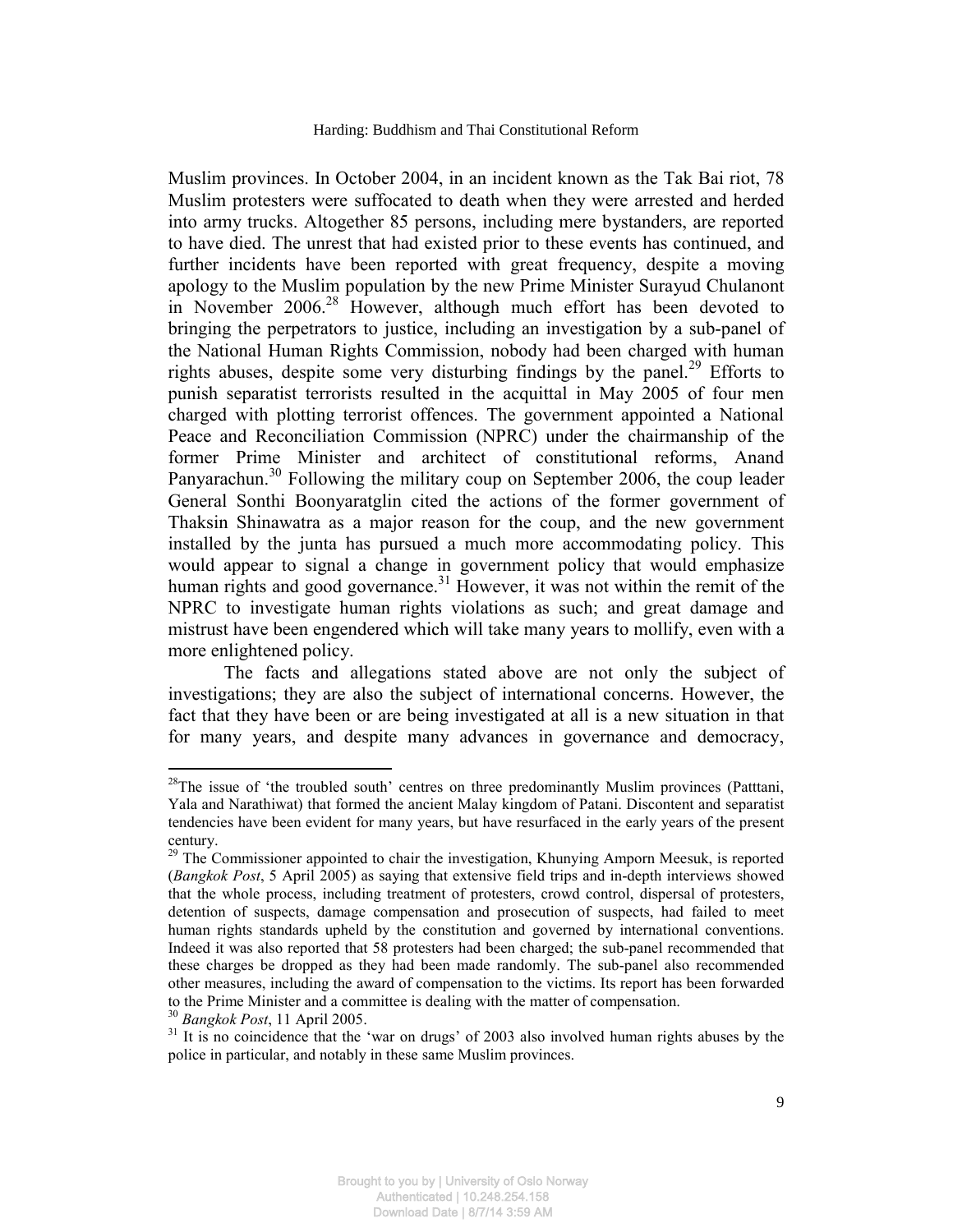notably the implementation of the anti-corruption, rule-of-law Constitution in  $1997$ ,<sup>32</sup> the conduct of the police and the armed forces has been beyond the reach of the law, and beyond the scope of any form of accountability. The findings of the sub-panel show that the soldiers dealing with the Tak Bai riot regarded themselves as following not only orders but normal procedures in dealing with protesters, that is to treat them as prisoners. The fact that they had such orders and saw no reason to exercise some judgment in the matter is already a cause for some disquiet.

The reality of human rights in Thailand is that many minorities suffer from discrimination. $33 \times 5$ uch actions are routine and barely noticeable. Ethnic and religious minorities such as Burmese refugees, Northern indigenous hill tribes, and the Muslims of the South often face disadvantages in Thai society. Alleged drug-traffickers and other alleged criminals have been killed in police action or in police custody, or as a result of police actions, during a 'campaign' against 'dark forces' in Thai society in 2003 which resulted in the deaths of approximately 2,500 people; and trade union and farmers' movement leaders have been mysteriously assassinated. Even the urban middle classes and university students have suffered oppression at the hands of brutal military dictatorship in 1973 and 1992, their rights to freedom of expression and personal security being abused on a wide scale. Much has changed politically since 1992, and the 1997 Constitution reflects much of that change. It is abuses of this kind that sparked deep public frustration and hastened the advent of the NHRC and the 1997 Constitution. The abuses of human rights run counter to all the aspirations of those reformist lawyers, academics and politicians who drafted the 1997 Constitution after substantial public consultation, and indeed spurred the drafting of a document that attempted as far as any document could to 'change social facts by law'.<sup>34</sup> Indeed, despite the frequency of human rights abuses substantial progress has been made. Thailand does not, however, have a long human rights tradition, and although there has always been a concept of the just state, it has not been part of Thai culture, at least until recently, to make *legal claims* on the state.

An example of the way in which the law is developing can be adduced here. Following a decision by the Local Administration Department (LAD) to remove citizenship from 1,243 villagers in the Mae Ai district in Northern Thailand, who were considered by the LAD to be Burmese, the individuals concerned were not eligible to receive services from state agencies, including the 30-baht universal health care scheme, and they were not entitled to apply for loans from state financial institutions. Also, deprived of their citizenship, some students were forced to leave school. The Chiang Mai Administrative Court in April 2002

<sup>&</sup>lt;sup>32</sup> Borwornsak and Burns 1998; Borwornsak 2000; McCargo 2002; Pinai 2002.

<sup>&</sup>lt;sup>33</sup> Vitit Muntarbhorn and Taylor 1996.

<sup>&</sup>lt;sup>34</sup> Harding 2001; Borwornsak and Burns 1998; Likit Dhiravegin 2003; Saitip 1995.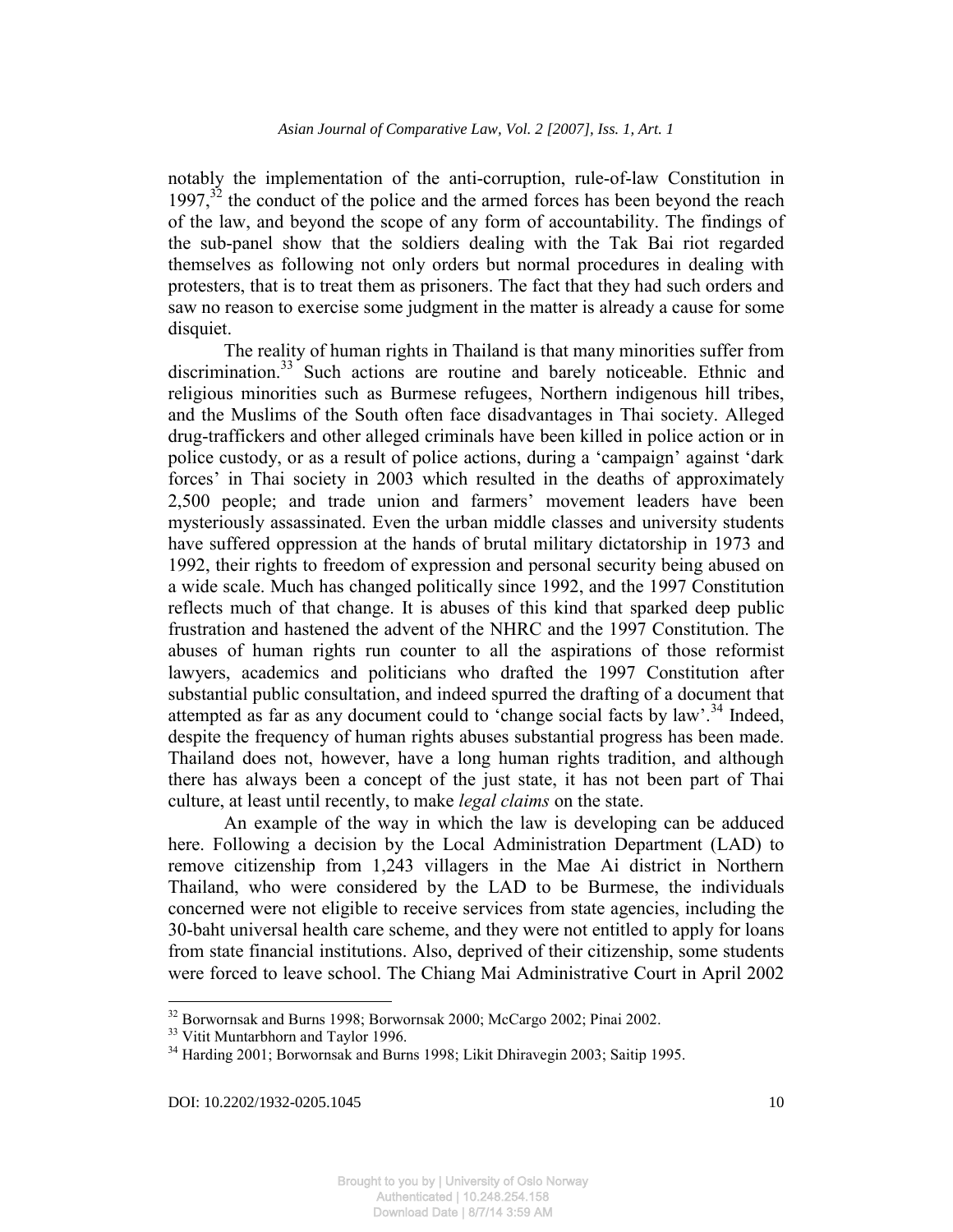found that the LAD had acted unlawfully when it removed the names of these villagers. After the LAD appealed, the Supreme Administrative Court in September 2005 confirmed the original decision of the Chiang Mai Administrative Court which resulted in the villagers enjoying automatic reinstatement of their Thai nationality and brought to a close a three-year legal ordeal for the villagers. There is still an issue of how those villagers not parties to the case will be dealt with. $35$ 

With regard to Islam, the Thai government has long standing policies designed to integrate Muslim communities into society through developmental efforts and expanded educational opportunities, as well as policies designed to increase the number of appointments to local and provincial positions where Muslims traditionally have been under-represented. It also provides substantial funding to support Buddhist and Muslim institutes of higher education; to fund religious education programs in public and private schools; to provide daily allowances for monks and Muslim clerics who hold administrative and senior ecclesiastical posts; to subsidize travel and health care for monks and Muslim clerics; and renovate and repair Buddhist temples and Muslim mosques, maintain historic Buddhist sites, and upkeep on a daily basis the Central Mosque in Pattani. Muslim female civil servants are not permitted to wear headscarves when dressed in civil servant uniform. However, in practice, most female civil servants are permitted by their superiors to wear headscarves if they wish to do so, particularly in the Muslim provinces. Muslim female civil servants not required to wear uniforms are allowed to wear headscarves. The recent human rights abuses are extremely unfortunate and run counter to all other government policies in recent years. They have fuelled mistrust and the desire for secession and have poisoned an otherwise excellent relationship with Malaysia.

It is of course fashionable, particularly in a multi-cultural context, to try to interpret different religious and cultural values as being consistent with international or 'constitutional' human rights. The basic concept here<sup>36</sup> is that we can find areas of congruity or overlap between different approaches to human rights, even though our reasons for holding them to be important might be quite different. This approach is laudable: it would be intolerant to a degree, and indeed contrary to human rights thinking, if we were to take the position that *international* human rights must not only be observed by everyone (as they must) but must also be supported by the same ideology.

Applying this approach one could consider the profound respect paid by Buddhism to human, and indeed all, life, and the civility, harmony, and public service to be found in everyday life in Thailand, which is also attributable to a

 $35$  Leyland 2006.

<sup>&</sup>lt;sup>36</sup> Here I reflect the work of Vitit Muntarbhorn and Taylor 1994; see also Vitit Muntarbhorn 1996, 2004, and 2006.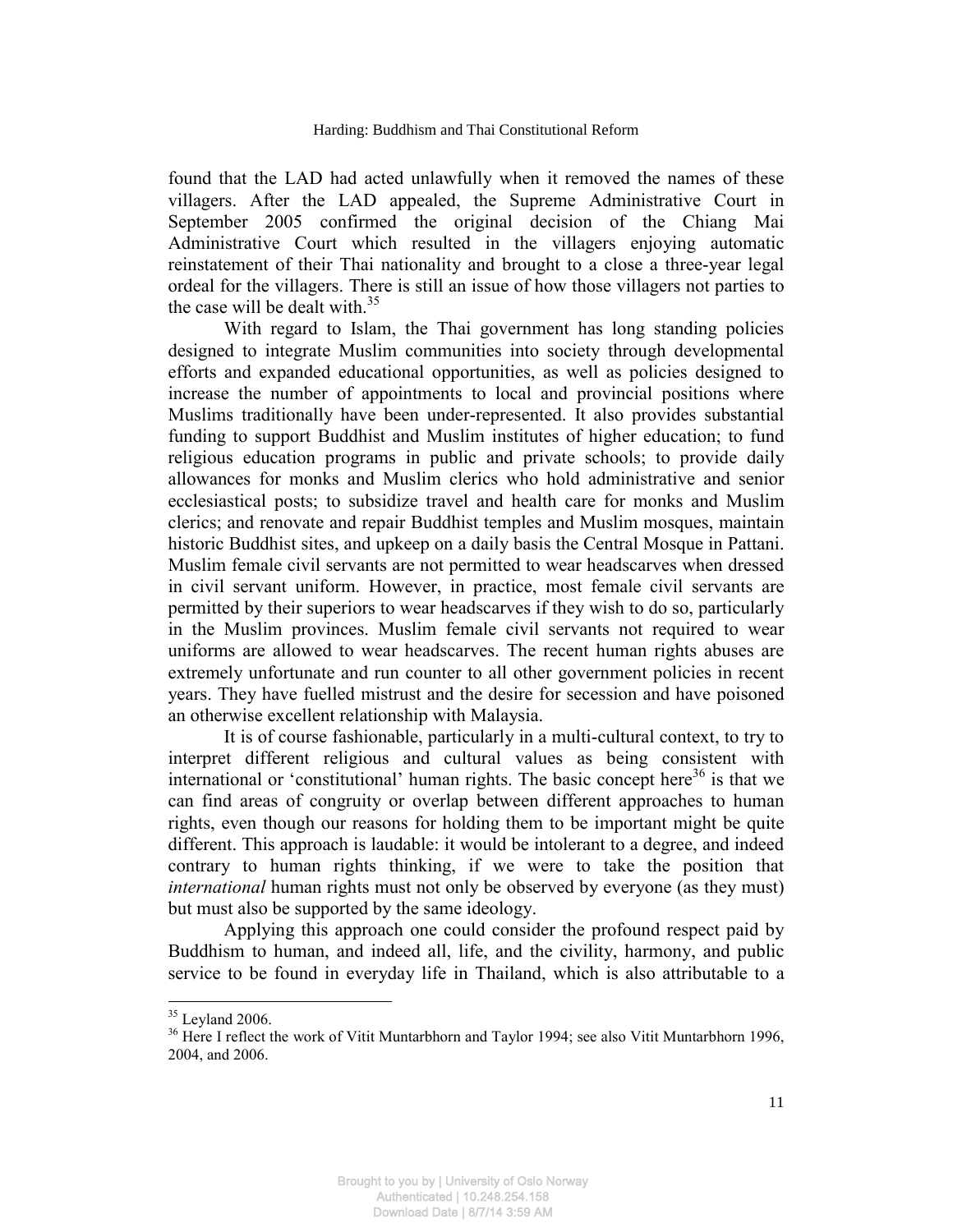Buddhist culture.<sup>37</sup> Human rights and Buddhism do have much in common, depending on which forms of both one is referring to, and there is much that can be compared and debated between the two. As stated at the outset, the National Human Rights Commission views Buddhism as an important tool in explaining human rights to a sceptical public in its ambitious programme of human rights education.<sup>38</sup> However, Buddhism also profoundly affects the concepts of justice and legal personality held by most of the Thai people, and this if anything has become even truer in the age of globalization, in which the local values of village life and local dispute settlement have been dissipated.<sup>39</sup>

These Buddhist concepts run counter to the whole idea of positive law as a means of resolving what we might call 'situations of injustice'. The legal culture of the West, which has done much to advance human rights, has also resulted in every misfortune being regarded as inevitably caused by the fault of another human being or institution. What is seen by lawyers using Western concepts as an act of injustice caused by an illegal action to be remedied or restored through a process involving attribution of liability, a Thai Buddhist might see as an adverse event which occurs in a context that includes the victim's actions in a previous life and his or her own fault in this life, as well as the fault of another individual and sheer bad luck, and is to be corrected by a virtuous action on the part of the victim rather than the tearing even further of the fabric of the universe by antagonistic gestures. The problems this may create in encouraging a naming, shaming, and blaming approach to human rights violations are very clear.

It is of course hard to see how the state figures in this mystical equation: is the state merely a form of political or administrative or judicial weather against which one tries to insulate oneself by avoiding it as much as possible, especially when it appears to offer a legal remedy? Or does it represent a moral and inclusive community under the aegis of a virtuous Buddhist King who has kindly bestowed a modern, reformed Constitution? Both of the attitudes just indicated seem to be held by Thai people, who with apparent consistency both distrust the 'people of colour' (that is people in uniforms, or officials) and at the same time, as shown in the June  $2006$  royal  $60<sup>th</sup>$  anniversary celebrations, show complete trust in a virtuous Buddhist King if not perhaps the modern, reformed Constitution.<sup>40</sup> An interesting indicator is that while a large majority of voters supported Thaksin Shinawatra's Thai Rak Thai Party in the 2001 and

<sup>37</sup> Jackson 1989.

<sup>&</sup>lt;sup>38</sup> See the NHRC's website at <u>www.nhrc.or.th/en/</u>, accessed 30 May 2005.

 $39$  Engel 2005.

<sup>&</sup>lt;sup>40</sup> Any Thai citizen of about 80, having endured the adoption of as many as 17 Constitutions within a single human lifetime, could be excused for refusing to accept the last one as definitive or even as worthy of attention. For discussion of a previous constitutional reform effort, see McDorman 1995.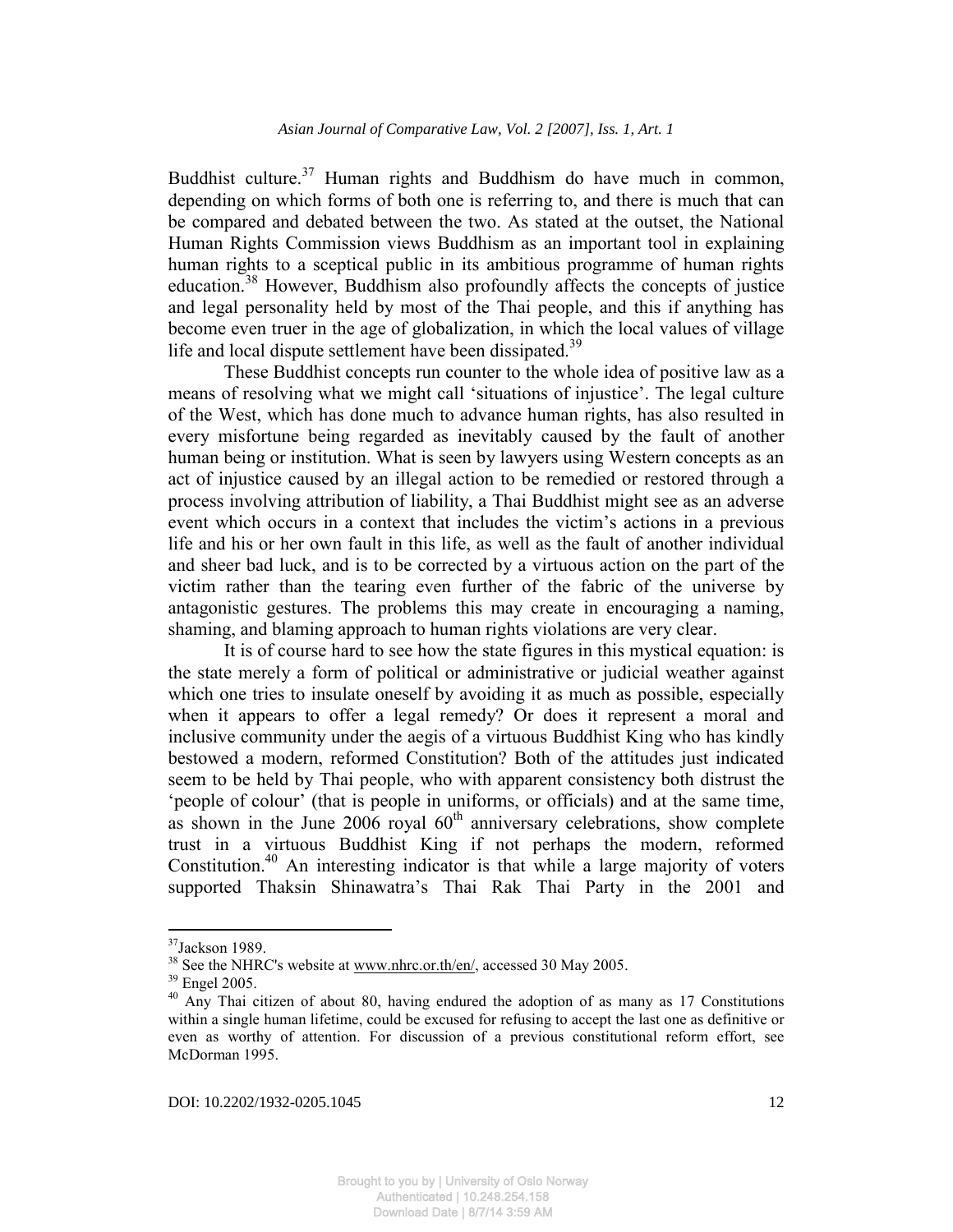(subsequently invalidated) 2006 elections, a large majority apparently also approved of the military coup, sanctioned by the King, that displaced Thaksin's government.<sup>41</sup> The moral state is not generally viewed as being democratic or as a source of rights; but the dharmic notions of Thai Buddhism undoubtedly see the state as potentially capable of going beyond the limits of benevolence, as it did in the 1973 and 1992 suppression of popular dissent against military dictatorship and as it also has appeared to do in the South in 2004-6, and even in Bangkok throughout a turbulent  $2006.<sup>42</sup>$ 

Similar attempts are of course made within Islamic intellectual discourse. What has been absent in Thailand until the setting up of the NPRC is any concerted attempt at inter-faith dialogue and peace-making, as opposed to simply providing equal treatment. Sustaining this will be a major governmental task for the future. Here positive use could perhaps be made of Malaysian Prime Minister Abdullah Badawi's *Islam Hadhari*, or 'civilizational Islam'.

#### **V. HUMAN RIGHTS AND CONSTITUTIONAL DEVELOPMENT**

Despite the existence of a bill of rights since 1932 it is only since 1997 that methods of enforcing human rights have become salient, and this is against the background of a de facto immunity generally enjoyed by the state military and security apparatus over many years, of which some evidence has been provided above. This apparatus was formally banished from politics to the barracks by the 1997 reforms, which refused to recognize any legitimate place for the military as such in the legislature, and also outlawed (ineffectually as it turned out) any military coup.<sup>43</sup> The military is not yet fully or clearly accountable before the law: the 1992 perpetrators still walk the streets of Bangkok unpunished, having benefited from an amnesty. The 2006 coup-makers gave themselves immunity by abrogating the Constitution and the Constitutional Court which could have ruled their actions criminally unlawful. Whether this immunity will be effectively breached in the present circumstances relating to the Muslim south remains a major test for the reforms in the context of human rights and good governance and the current peace-making initiatives.

On the reasonably assumption that the constitution about to be drafted and come into effect in 2007 will closely resemble the 1997 Constitution, let us turn to

<sup>&</sup>lt;sup>41</sup> Speaking with inhabitants of Chiang Mai, Thaksin's home town, in November 2006, the author found strikingly little evidence of residual support for Thaksin despite the election results, which indicates that political allegiance takes forms that would require in-depth social-anthropological study to map out.

<sup>&</sup>lt;sup>42</sup>Hewison 1997; Nelson 2001; Nelson 2003; Phongaichit and Piriyarangsan 1996.

<sup>&</sup>lt;sup>43</sup> See also 1997 Constitution, s.63 (no overthrow of democratic regime by unconstitutional means); and s.65 (right of resistance to unconstitutional acquisition of power).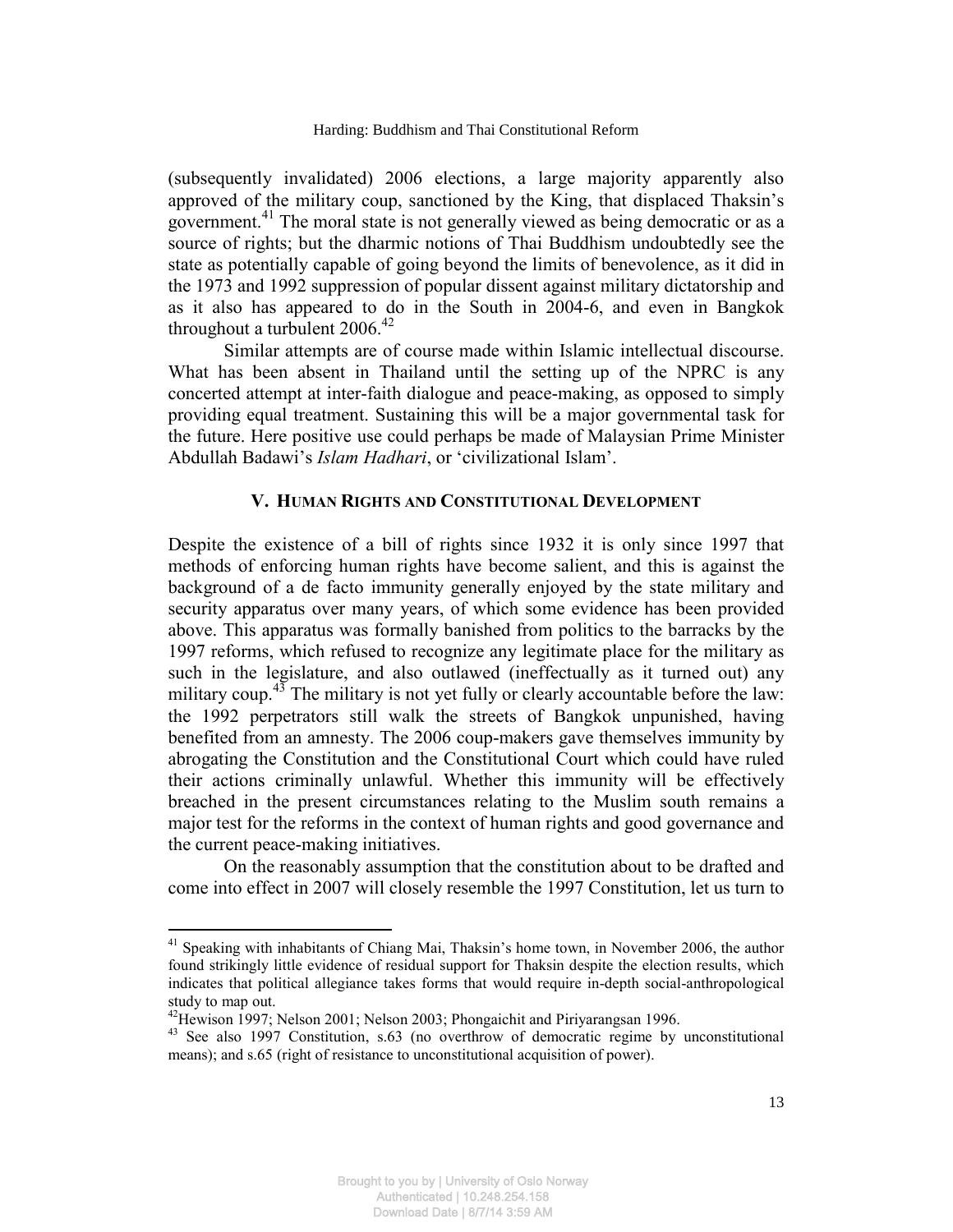that Constitution, placing it in an historical context before dealing with its human rights provisions.

This extensive, impressive and intelligent document is an elaborate, almost baroque, instrument designed to prevent corruption and create stable government. It rests on the rule of law, on human rights, and on the separation of powers, none of which have been entrenched in Thai public life despite a century of legal reform commenced by King Chulalongkorn in the 1890s.<sup>44</sup>

Chulalongkorn believed in modernization and in extending and consolidating the reach of the state; he believed that modern law and a modern form of citizenship were needed to achieve these ends. He did not believe, however, that the time was ripe for either democracy or individual or human rights.45 His upstanding Siamese 'citizens' would also be obedient 'subjects', at least until they could learn how to be both independent but responsible. Thus the Siamese citizen came to be endowed with legal rights under the codes of law inspired by France, $46$  many of which could be called human rights in modern parlance, but they were the rights of citizens and had correlative duties, which have always been and are still found in Thai constitutionalism.<sup>47</sup>

Chulalongkorn's successors as executive heads after 1932 have been generals or politicians whose hold on power was either precarious or highly autocratic. Thailand has oscillated between weak coalition governments and military strong men, an oscillation which it was one purpose of the 1997 reformers to bring to an end. Mass movements have not normally espoused 'human rights' as a concept until the present age of the civil society and globalization; indeed the usual Thai term for human rights (*sithi-manusyachon*) did not come into usage until after the Universal Declaration of 1948.<sup>48</sup> Authority did not always recognize that organizing public opinion was legitimate: a farmers' movement in northern Thailand in the 1970s collapsed when some of its leaders were assassinated with official connivance: the case human-rights lawyer Somchai looks to be a reflection of the same phenomenon. The military inflicted horrible slaughter on the students of Thammasat University on their own campus in 1973. It was only when military rule became intolerably harsh and self-serving that the Thai people stood up and demanded human rights and democracy; and only in the 1990s and 2000s have they achieved a democracy that is hopefully not simply an interlude between military coups but has become, one hopes, truly their

<sup>44</sup> Engel 1979.

<sup>45</sup> Engel 1979.

<sup>&</sup>lt;sup>46</sup> These codes are referred to by Vitit Muntarbhorn as 'a bastion untoppled by coups': Vitit and Taylor 1994, at 11.

 $47$  Constitution of the Kingdom of Thailand 1997, Chapter IV.

<sup>48</sup> Prior to this the main relevant term was '*Itsaraphap*', usually rendered as 'liberty'.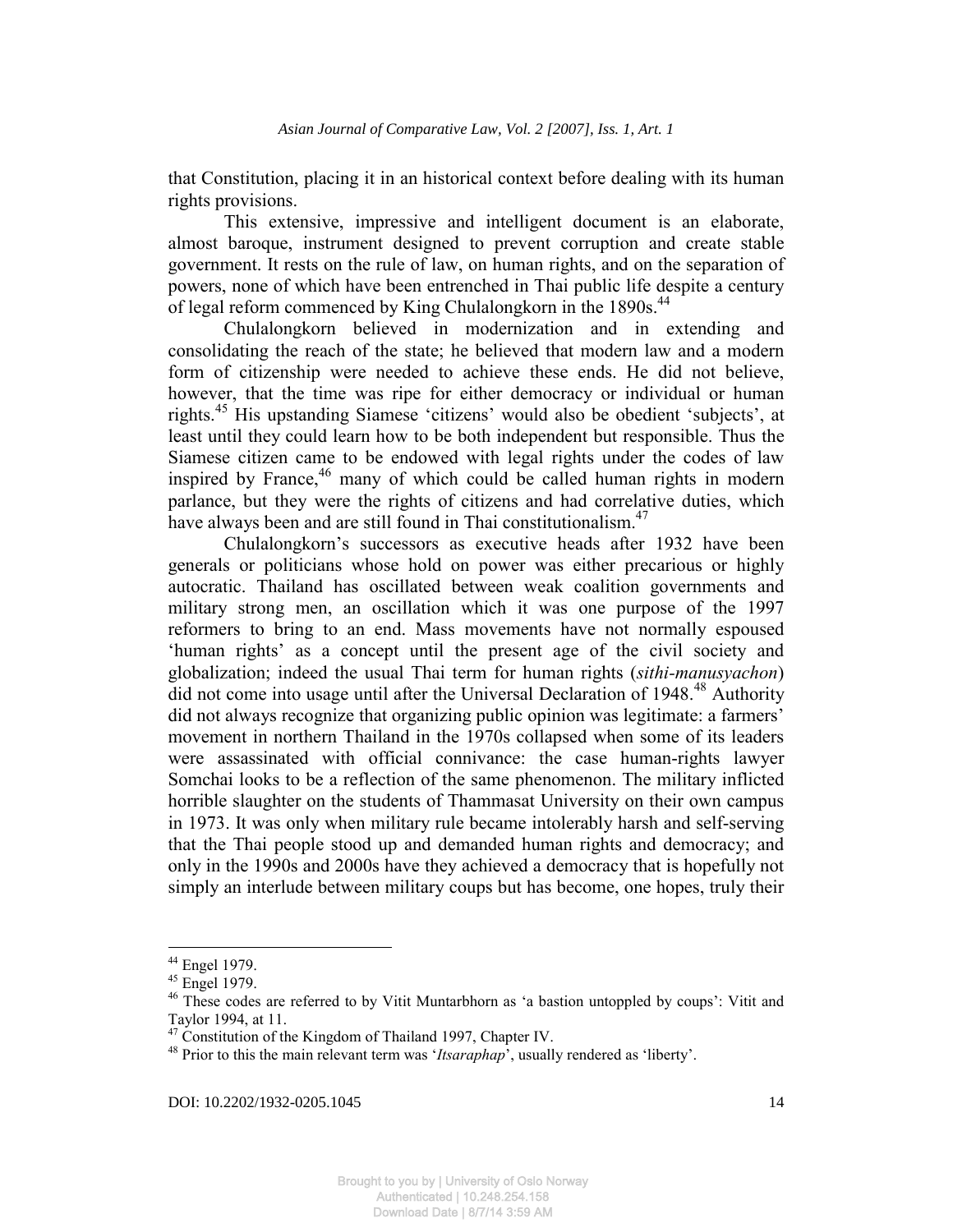natural system of government.<sup>49</sup> A military coup in 1991 was rejected in street demonstrations, which were brutally suppressed in 1992; this was followed by a mass demonstration resulting in the resignation of the coup leader Prime Minister General Suchinda and a distinct shift in the balance of power between the people and the military. Three short-lived coalition governments followed, fuelling activists' demand for really fundamental political reform and an end to the political oscillation. If the essence of the 1997 Constitution survives, its importance will lie in its having brought to an end (despite the events of September 2006) the cycle of military coups (17 since 1932, or 22 attempted coups), new constitutions (18 between 1932 and 2007), and revolving-door coalition governments (there have been 56 governments all told since 1932). But whether the ambitions of the constitution-makers will be fulfilled in other respects, notably with regard to the entrenchment of legality and human rights, is another question. If on the other hand the project commenced with the 1997 Constitution ultimately fails (and it is argued by some that it has already failed) it will not be appropriate simply to blame an imperfect document and promise to do better next time: in the author's opinion constitution-drafting has been taken virtually as far as it can go, and the 2007 Constitution will have to be essentially a revised version of that of  $1997$ .<sup>50</sup>

The 1997 Constitution was drafted by a Constitution Drafting Assembly (CDA) consisting of 99 members. Electoral process was used in the choice of members representing the provinces, numbering 76 (one for each province); the balance of 23 members consisted of lawyers, political scientists, civil servants and politicians. Its remit was expressed in the Preamble to the resulting Constitution, and embraced everything, including of course human rights, except the constitutional nature of the monarchy and the system of democracy. The Constitution was drafted and brought into effect during the first ten months of 1997, in the middle of which period the Asian currency crisis, commencing with the floating of the baht in June 1997, convulsed the country and then the entire East Asian region. Considering that the country passed through a cataclysmic economic crisis during precisely the period of enactment and implementation of the Constitution  $(1997-9)$ ,<sup>51</sup> one might be forgiven for asking if this was indeed the right time for such endeavours, and whether the gargantuan efforts involved would not have been better directed to more immediate, that is economic,

 $49$  For the 2006 coup, which sheds considerable doubt on the hope expressed in the text, see section V below.

<sup>&</sup>lt;sup>50</sup> Two days of discussion at the Annual Congress VIII of King Prajadhipok's Institute, on 'Thailand's Constitutional Reforms in Comparative Perspective', 3-5 November 2006, did not reveal any body of opinion that the 1997 should not be the basis for the new Constitution. Currently Thailand operates under an Interim Constitution of September 2006 which provides for interim civilian government and the process for drafting the new constitution.

<sup>51</sup> Jumbala 1998.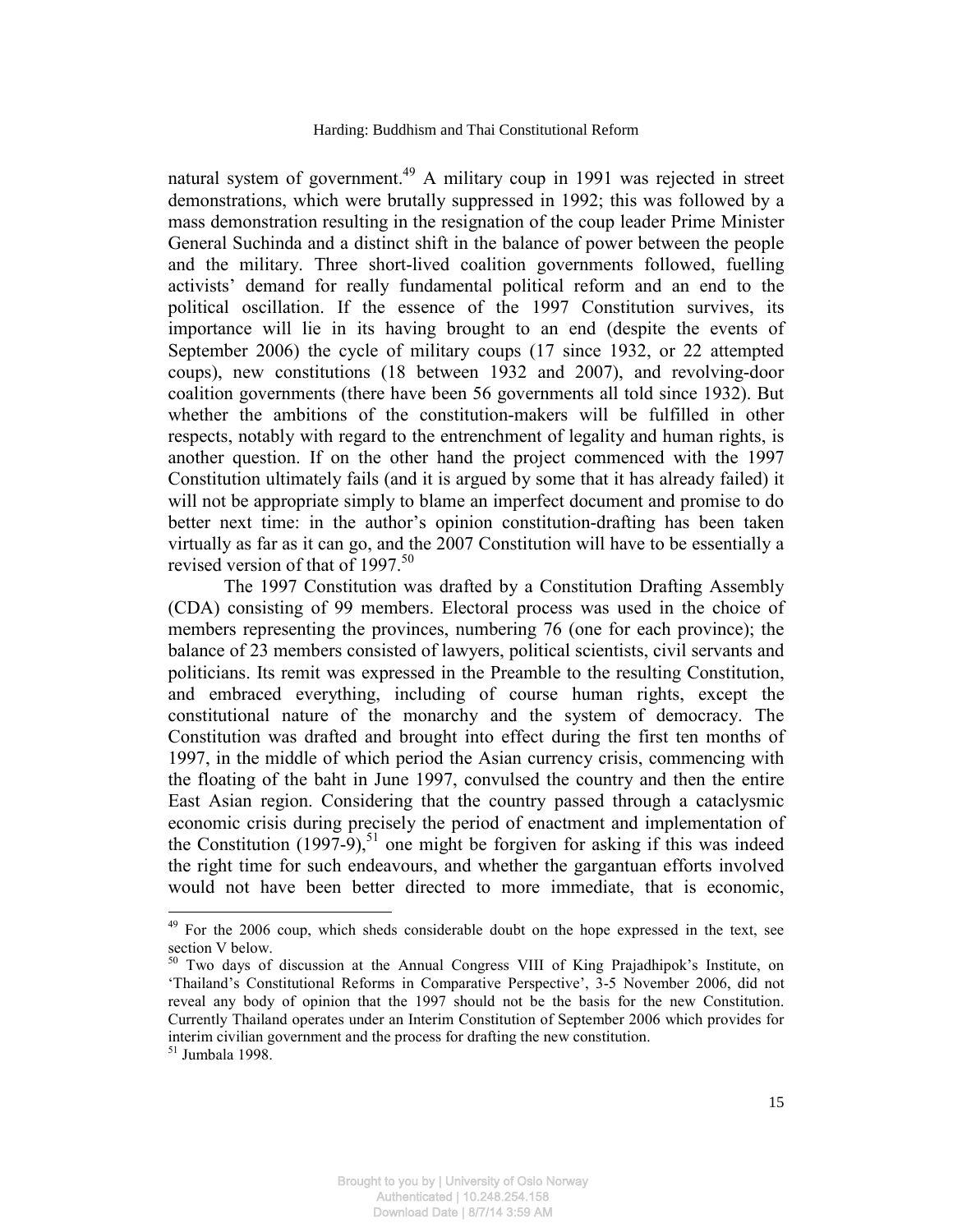problems. Thai opinion, on the contrary, has generally regarded the economic and constitutional issues as inextricably linked, and views both as coming down to the problem of good governance.

The CDA debates and their outcome were an education in constitutional law to the entire political class and the public. Many innovations were adopted. Many existing institutions were reformed. Naturally not everyone was happy with the result, as in some respects compromises had to be made. But on the whole it has to be said that in terms of fulfilling its objectives, the CDA adopted what amounts to a 'zero tolerance' approach towards corruption and the abuse of power.

How then did the reform process deal with human rights?

Human rights proved in the event to be by far the most controversial and problematical aspect of the reform process. This was not, at least on its face, a debate about 'Asian values'.<sup>52</sup> It was a debate about how and to what extent human rights could be enforced as a fundamental feature of the Thai polity and the fixing of an appropriate role for the NHRC.

The Constitution (ch.III) set out an extensive litany of fundamental rights, supplemented by provisions (ss.236-247) dealing with the rights of accused persons in the criminal process, and others (ss.199-200) providing for investigation by the NHRC.

The fundamental rights were expressed, for the first time, to belong to persons in general, even though Chapter III was entitled 'Fundamental Rights and Liberties of the Thai people'. All state organs were obliged to observe fundamental rights and liberties in applying and interpreting laws, and an individual was able to enforce his or her rights either actively by bringing a lawsuit, or passively by invoking the Constitution in defending himself or herself in court (ss.27-8). There was no right of direct fundamental-rights petition to the Constitutional Court. The court having jurisdiction over the case would stay the proceedings and submits its opinion to the Constitutional Court for decision, with which the lower court then complied.<sup>53</sup> The absence of any right of direct petition and the possibility of delay or eventual circumvention of the decision of the Constitutional Court made the enforcement of fundamental rights a somewhat hazardous enterprise.<sup>54</sup> Nonetheless several attempts, some of them successful, were made to invoke this procedure.

Space precludes any detailed attention to the very extensive provisions on fundamental rights and the incidents and examples thereof, but a few points will illustrate their general character.

<sup>52</sup> See, further, Thio Li-ann 1999.

<sup>&</sup>lt;sup>53</sup> As occurred in Somkiart's case, above n20.

<sup>54</sup> Klein 2001.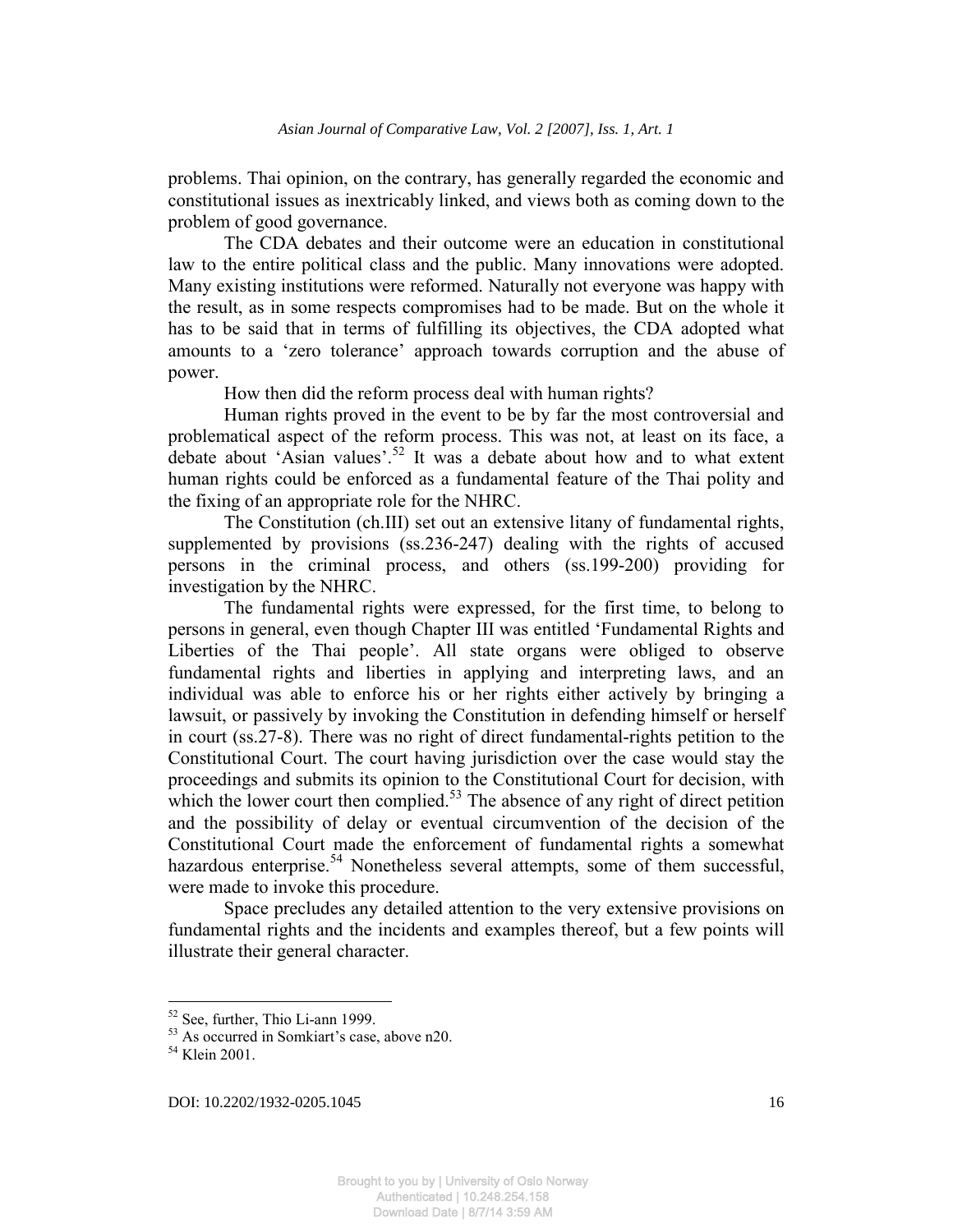#### Harding: Buddhism and Thai Constitutional Reform

There was no attempt to construct a notion of rights based on Asian values; indeed none of the rights would be out of place in a European or North American constitution, and no significant right generally enshrined in such a constitution seemed to be missing - indeed some of the rights were decidedly 'third-generation' in nature. Most of the rights were based on familiar concepts, but were carefully and broadly drafted. For example, the right to equality before the law prevented discrimination on grounds of difference in origin, race, language, sex, age, physical or health condition, personal status, economic or social standing, religious belief, education or constitutionally political view. Thus disabled persons, for example, should enjoy constitutional protection in the same way as members of ethnic minorities, although a Constitutional Court decision relating to disabled applicants for public appointments decided otherwise.<sup>55</sup> This provision (s.30) did not however prevent affirmative action measures 'to eliminate obstacle to or to promote persons' ability to exercise their rights and liberties as other persons.'

The usual 'due process' rights were all guaranteed: the right to life and liberty (though the death penalty was permitted); the right not to be subjected to cruel or inhumane punishment or torture; or to arbitrary arrest, detention, or search (ss.31, 35, 237-8); the right to counsel and to habeas corpus, to bail, legal aid, and to a speedy, continuous and fair trial in a criminal case (ss.239-42); the right against retrospective penalties (s.32); the presumption of innocence (s.33); family rights, the right to dignity, privacy, and reputation (s.34), and the rights of peaceful habitation (s.35); liberty of travel and choice of residence and property and competition rights (ss.36, 48-50); the liberty of communication (s.37), freedom of religion (s.38), expression and assembly, association and to form a political party (ss.39, 44-7). The Constitution went to some lengths to ensure that the freedom of expression without censorship was real, and the media were protected from political interference (ss.39-41):<sup>56</sup> closure of presses and television and radio stations was prohibited; independence of journalists was guaranteed; even academic freedom was guaranteed (s.42). There were also guarantees against *ad hominem* legislation (ss.234-5). There were also a number of social and economic rights: a right to education for 12 years at public expense (s.43); to medical care and old-age pension (ss.52, 54); and special rights for the disabled  $(s.55)$ .

Some of the rights are of great interest. Environmental rights included a right to participation in decision-making to reasons for decisions affecting the quality of a person's environment, and to environmental impact assessment (ss.56, 59). There was also a right of access to information (s.58); a right to present a petition (s.61); a right to sue state agencies (s.62); and a right to natural

<sup>55</sup> Case 16/2002, Constitutional Court of Thailand.

 $56$  Even so, government control over the media was cited as a reason for the September 2006 coup.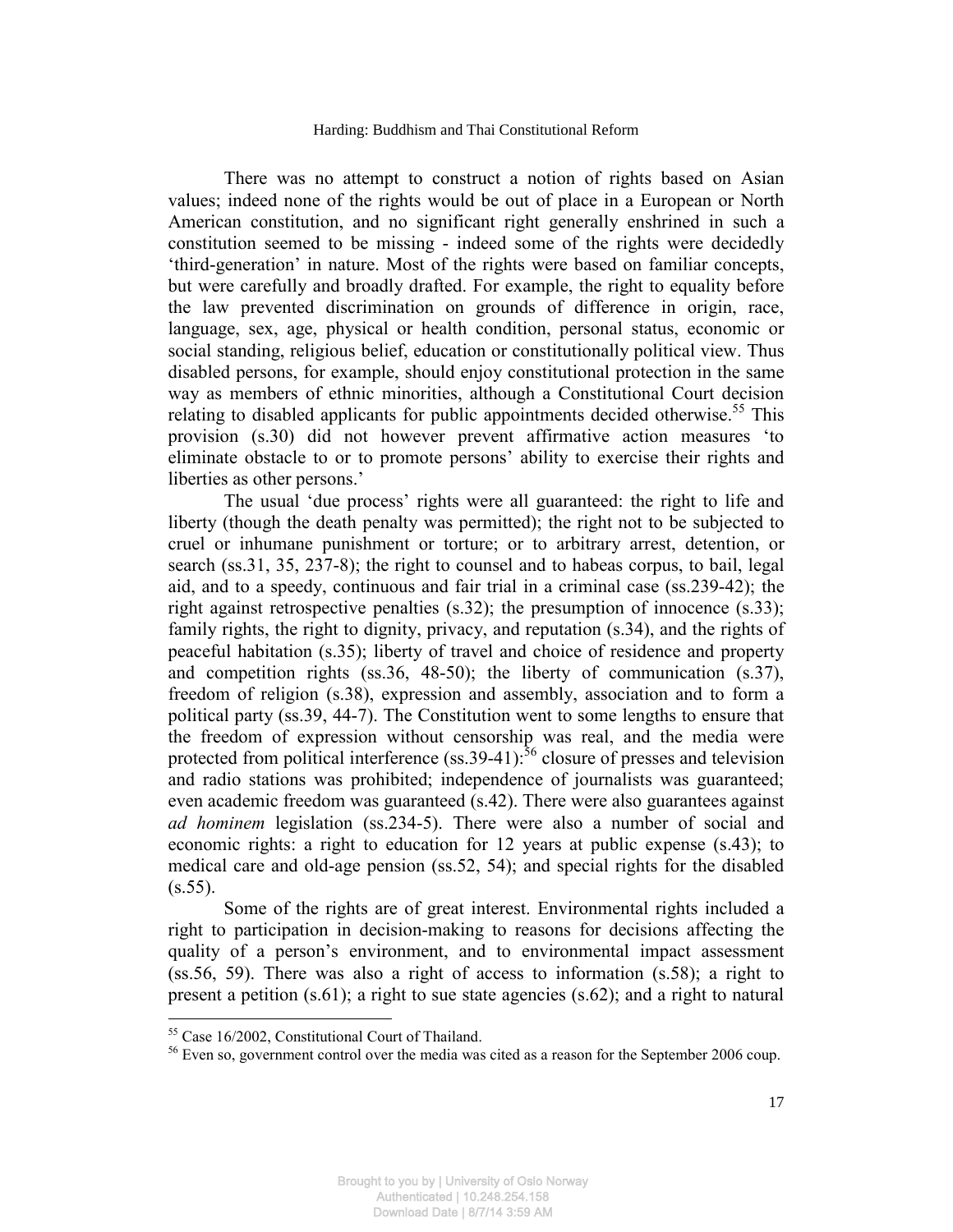justice in administrative decisions ('the right to participate in the decision-making process ... in the performance of administrative functions which affect or may affect his or her rights and liberties as provided by law' (s.60). A right clearly based on Thai historical experience was the right of peaceful resistance to any act committed for the acquisition of power unconstitutionally (s.65).

It is hard to believe that this bill of rights will be significantly downgraded in the 2007 Constitution. Indeed the Interim Constitution of September 2006 provides at s.3 that 'Subject to the provisions of this Constitution, human dignity, rights, liberties and equality enjoyed by the Thai people under conventions pursuant to a democratic form of government with the King as Head of State and Thailand's existing international obligations shall be protected under this Constitution'.

## **VI. THE GENESIS OF THE NATIONAL HUMAN RIGHTS COMMISSION**

In the reform process, separate debates on the Constitution and on the National Human Rights Commission (NHRC) (the latter debate having continued throughout the 1990s) became joined during the constitution-drafting process.<sup>57</sup> The transitional provisions of the Constitution (s. 334(1)) required an organic law to be passed within two years to set up the National Human Rights Commission, and this obligation was fulfilled with the enactment of such a law in 1999. The law went through no less than 17 drafts over seven years (1992-9) since its original conception long before the 1997 Constitution itself was conceived. The drafting process was thus longer than that leading to the Constitution itself, disagreements surfacing over almost every aspect of the NHRC, from its powers and organization to its composition and its selection process. The main issue was whether the NHRC would or would not be an independent body. The story of how the debate unfolded is an extraordinary saga of sudden reversals, false dawns, and last-minute compromises. Suffice it to say that the NHRC became a battleground between those who wanted to see a strong and independent NHRC, which they saw as the very foundation of human rights; and those who saw its role as limited have emphasized national security and the efficacy of Thai traditions. The human rights movement was probably too ambitious in expecting that the NHRC could be a kind of human-rights czar with powers to enforce human rights over the jurisdiction of other bodies. The result was indeed a compromise, but one with which Anand Panyarachun who was instrumental in laying its foundations during his two terms as Prime Minister, might well have felt satisfied.

As with all the other 'watchdog' bodies under the 1997 Constitution, the selection process (NHRC Act s.8) involved the Senate appointing a Selection

 $57$  For discussion of the fascinating if somewhat tortuous details of this process, see Klein 2001.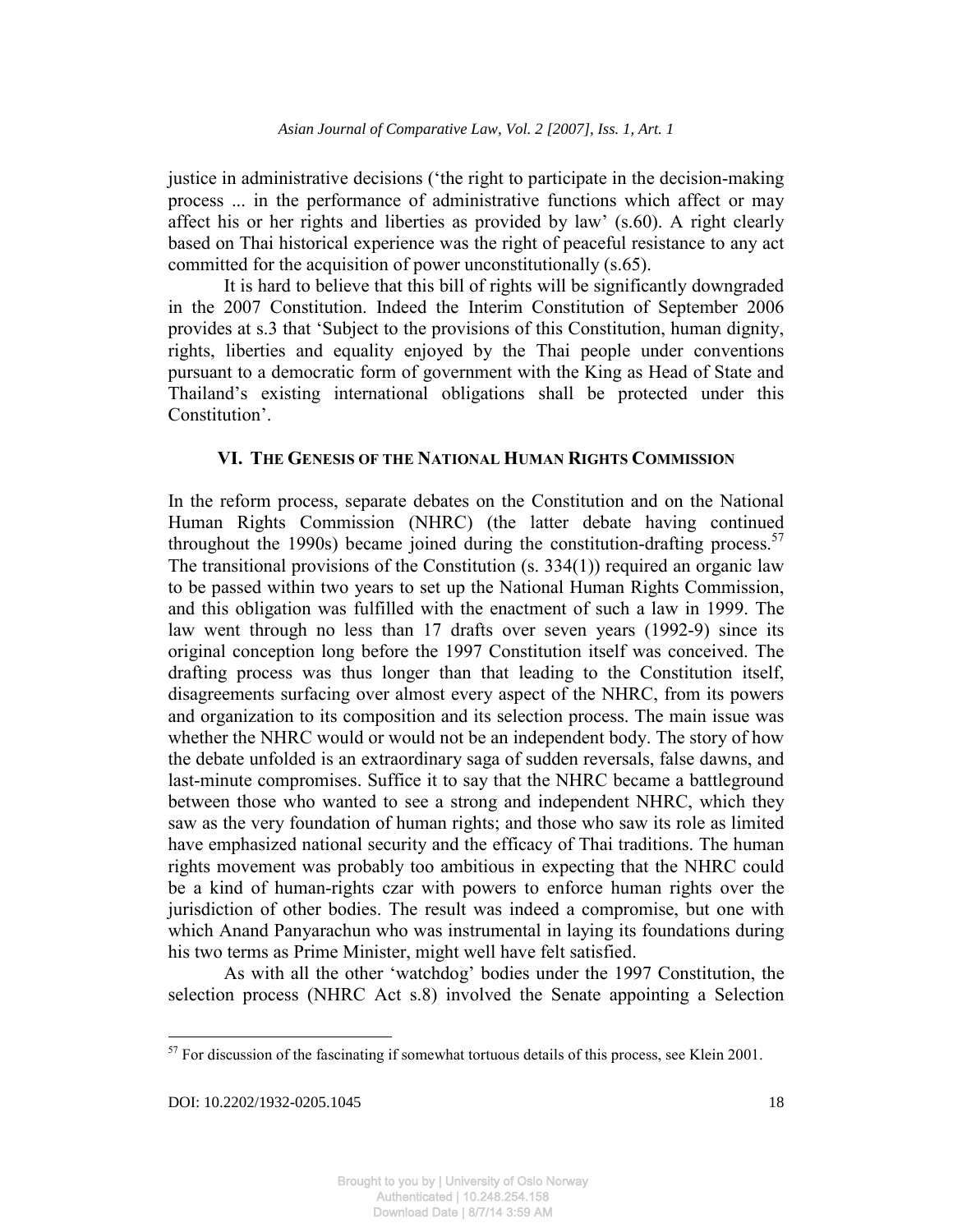Committee, in this case comprising 27 members, who were to choose 22 candidates from whom the eleven Commissioners were to be chosen by the Senate. The 27 were to comprise the Presidents of the Supreme Court and the Supreme Administrative Court, the Attorney-General, the Chairman of the Law Society of Thailand, all *ex officio*; and the following members elected by the representatives of the relevant bodies from amongst their own number: ten from registered human rights NGOs; five from the political parties; five from the academic institutions; and three from the media. In the event the Commissioners selected were a fairly representative bunch of highly respectable individuals. There are five women and six men. Three are NGO activists, three are academics, three are lawyers (one judge, one government lawyer, one private human rights lawyer), one educationalist, and one journalist. Their expertise covers human rights, freedom of information, legal aid and family law, economic and political development, women's and children's rights, housing, welfare, public and mental health, environment, and management. Their average age is 61, with only one member under the age of 53. The list of Commissioners does not state their religions, and there has been no attempt to incorporate religious views or movements per se in the body of expertise the Commissioners represent. The NHRC commenced its duties in mid-2002.

The NHRC<sup>58</sup> is genuinely independent and has charge of the execution of its own enabling Act.<sup>59</sup> Active bureaucrats and politicians were excluded from membership; the Commissioners are full-time and salaried. Its functions include promoting respect for human rights, education, research, appraisal and dissemination; examining and reporting violations; making proposals in respect of law, policy and international treaties regarding human rights; promoting coordination among public and private agencies.

The NHRC Act emphasizes the role of the NHRC in dealing with allegations of human rights violation. These allegations may be received directly from a member of the public or via a human rights organization. The NHRC may investigate the facts relating to such allegations and must allow an opportunity for the relevant agencies to respond. It can mediate and secure compromise solutions; it can report that a violation has occurred, indicating remedial action; it can refer elsewhere matters not within its powers. In the event of an agency refusing to comply with the NHRC's report, it can refer the matter to the Prime Minister to order implementation of the remedial measures within 60 days. It can also publicize the refusal to comply where it considers it in the public interest to do so. It can even set out remedial action where no human rights violation has occurred, but there is an unjust practice in respect of which an aggrieved person deserves a

<sup>58</sup> See http://www.nhrc.or.th/index.php.

<sup>&</sup>lt;sup>59</sup> In Thailand great importance is attached to responsibility for implementation, as the department implementing will be able to a large extent to decide matters of personnel, procedure and budget.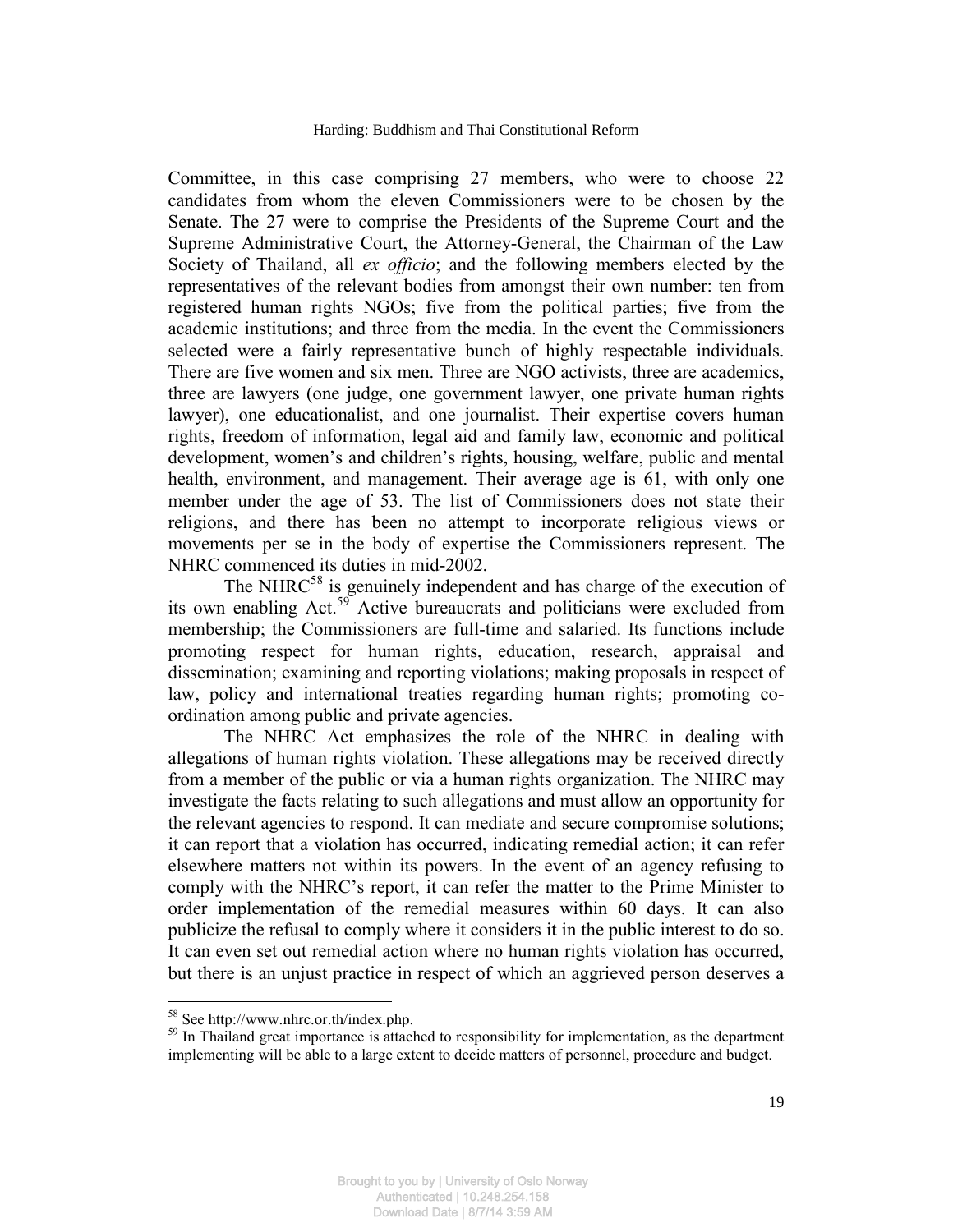remedy. It does not have power to bring proceedings in court on behalf of aggrieved parties, as is the case in some other countries.

## **VII. CONCLUSIONS**

At the start of this paper I posed these questions: To what extent is the Thai state Buddhist in character? How are we to describe the relationship between Buddhism and the state? Can and should human rights be supported or presented as being supported by Buddhism, or interpreted according to Buddhist ideas?

My answers are as follows.

The Thai state is ostensibly secular and the constitution-makers have rightly resisted demands to make Buddhism the state religion, but being itself an element, historically, of Theravada Buddhist culture, the state cannot entirely escape that culture, to which it owes existence and which has impelled it over the last 150 years to seek dominance over other elements. However, I see no reason to deny the validity of attempts by the state to explain human rights in Buddhist terms. Such an attempt to bridge the gap between culture and aspiration seems to me entirely sensible, provided in the process inter-faith dialogue is also seen as an important part of the process of human rights education. The actions of the state in the Muslim South have made the task of dealing with the outrages of the separatists even more difficult than it should have been, given the state's genuine attempts over several years to deal equitably with people of all religions.

The NHRC has been active for a little over four years. During this time it has made some steady progress in human rights education. It has also reported trenchantly on the situation in the Muslim South. It is important to understand that a human rights commission does not have sole responsibility for rectifying human rights violations. It has a duty to investigate where appropriate, but other bodies, including executive, legislative and judicial organs, have direct responsibility for enforcing and supporting human rights. Professor Saneh, a spirited and active 75 year old with long experience of community development issues, as President of the NHRC, has emphasized the NHRC's educational function.<sup>60</sup> For him human rights are a matter of hearts and minds and Buddhism is an important way in which human rights can be explained and the gap between law and culture can be bridged; and human rights are capable of embracing Asian values as far as those values are good ones. Or as Professor Vitit Muntabhorn has put it: 'uprooting of … deep images of moral order from a people is not offering them a human fate … what we ought to hope for is that indigenous images can evolve in a way which will provide a holding environment for democracy and human rights'.<sup>61</sup> However

<sup>60</sup> See http://www.nhrc.or.th/The%20Role%20of%20National%20Human%20Rights%20Commis sion.pdf.

<sup>&</sup>lt;sup>61</sup> Vitit and Taylor 1994; see, further, Haller and Patcharee 2003.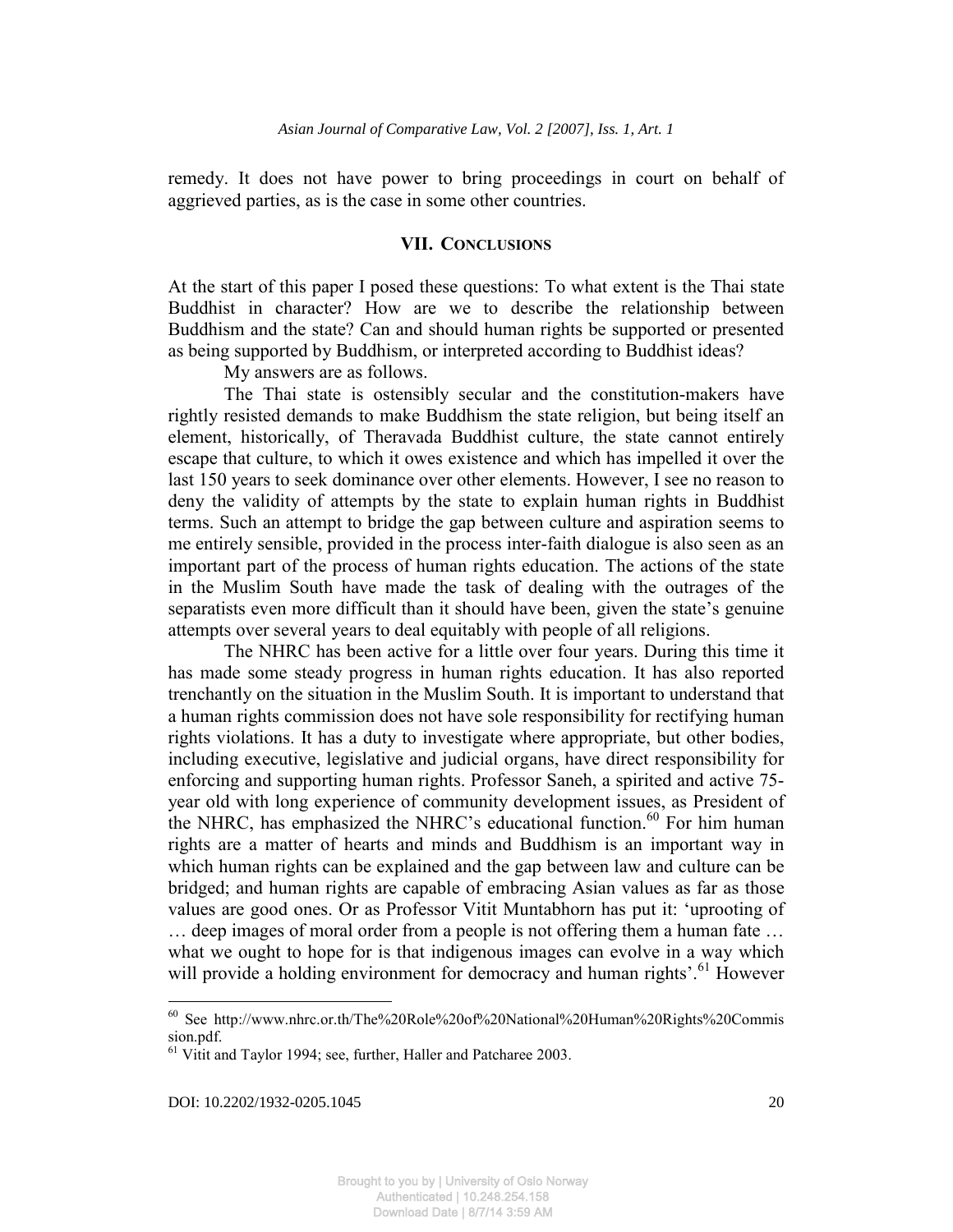the gap between constitutional aspirations and the actual delivery of human rights is extremely hard to bridge. Only the commitment of all state and civil society organizations in a common effort, shared by the police and the military, will produce the desired result.

Taking the matter onto a more general level, from the viewpoint of comparative law, how do we conceptualize, in the light of what has been said, the relationship of religion and the (secular, human-rights-based) constitution? In the West, although the Constitution is regarded as indifferent to religion but guaranteeing its freedom in the broader interests of human rights, embracing also the right to dissent from or even criticize religion (the latter being not only beyond human rights aspirations in Thailand but actually illegal),  $62$  there is also a paradox in that the very conceptions of human rights and democracy are profoundly, historically, caught up with religion, and are so much part of Western culture that it is barely possible separate the two even as the separation is stated to be fundamental to Western constitutionalism. Moreover, the prevailing view of human rights taken globally is that they occupy a place in which different justifications overlap. The burden of this article is therefore that *we do better to try to agree on the content of human rights rather than on the justification for their observance.* On this basis, if Thais wish to either explain human rights Thaistyle as resting on Buddhism or explicable in practice by reference to Buddhism, we cannot gainsay what amounts to an attempt to find precisely that special place where human rights can exist for all of us. The challenge for this approach - and it is a challenge for all approaches, whether based on religious or secular conceptions of human rights - is to encompass, or at least deal with, the possibility that others may disagree. Living with contradiction is something with which the West, not just South East Asia which has much experience in this regard, needs to get used to in the postmodern, multi-culturalist world of international human rights.

 $62$  See above, n.19.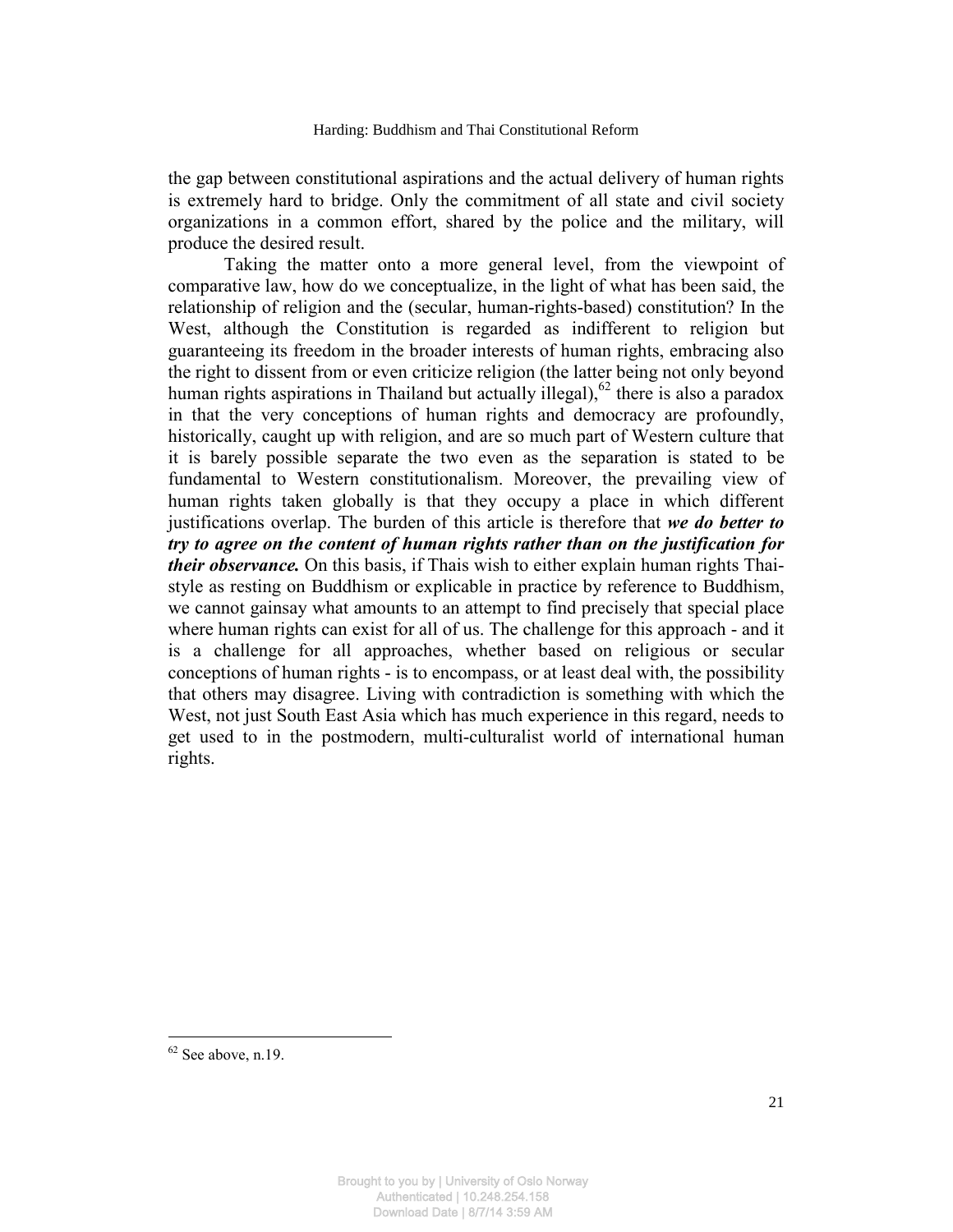## **List of bibliographical references**

Bendix, R. (1977), *Max Weber: An Intellectual Portrait* (Berkeley, University of California Press [1960])

Bowornsak Uwanno and Burns, W.D. (1998), 'The Thai Constitution of 1997: Sources and Process' 32 *University of British Columbia Law Review* 227

Borwornsak Uwanno (2000), 'Depoliticizing Key Institutions for Combating Corruption: Case Study of the New Thai Constitution' (Bangkok, King Prajadhipok's Institute)

Engel, D.M. (1979), *Law and Kingship in Thailand During the Reign of King Chulalongkorn* (Ann Arbor, University of Michigan)

Engel, D.M. (2005), 'Globalization and the Decline of Legal Consciousness: Torts, Ghosts, and Karma in Thailand," 30 *Law and Social Inquiry* 469.

Haller, K.J. and Patcharee Siroros (2003), (ed), *Legal Foundations for Public Consultation in Government Decision-Making* (Bangkok, Executive Public Administration Foundation)

Harding, A.J. (2001), 'May there be Virtue; "New Asian Constitutionalism" in Thailand', *Australian Journal of Asian Law*, 3: 24-48

Harding, A.J. (2005), 'Thailand's Reforms: Human Rights and the National Commission' 1 *Journal of Comparative Law* 88 (2006)

Hewison, K. (1997) (ed), *Political Change in Thailand: Democracy and Participation* (London, Routledge)

Huxley, A. (1996) (ed), *Thai Law: Buddhist Law: Essays on the Legal History of Thailand, Laos and Burma* (Bangkok, White Lotus Press)

Jackson, P. A. (1989), *Buddhism, Legitimation, and Conflict: the Political Functions of Urban Thai Buddhism* (Singapore, ISEAS)

Jumbala, P. (1998), 'Thailand: Constitutional Reform Amidst Economic Crisis,' in *Southeast Asian Affairs 1998 (*Singapore, ISEAS)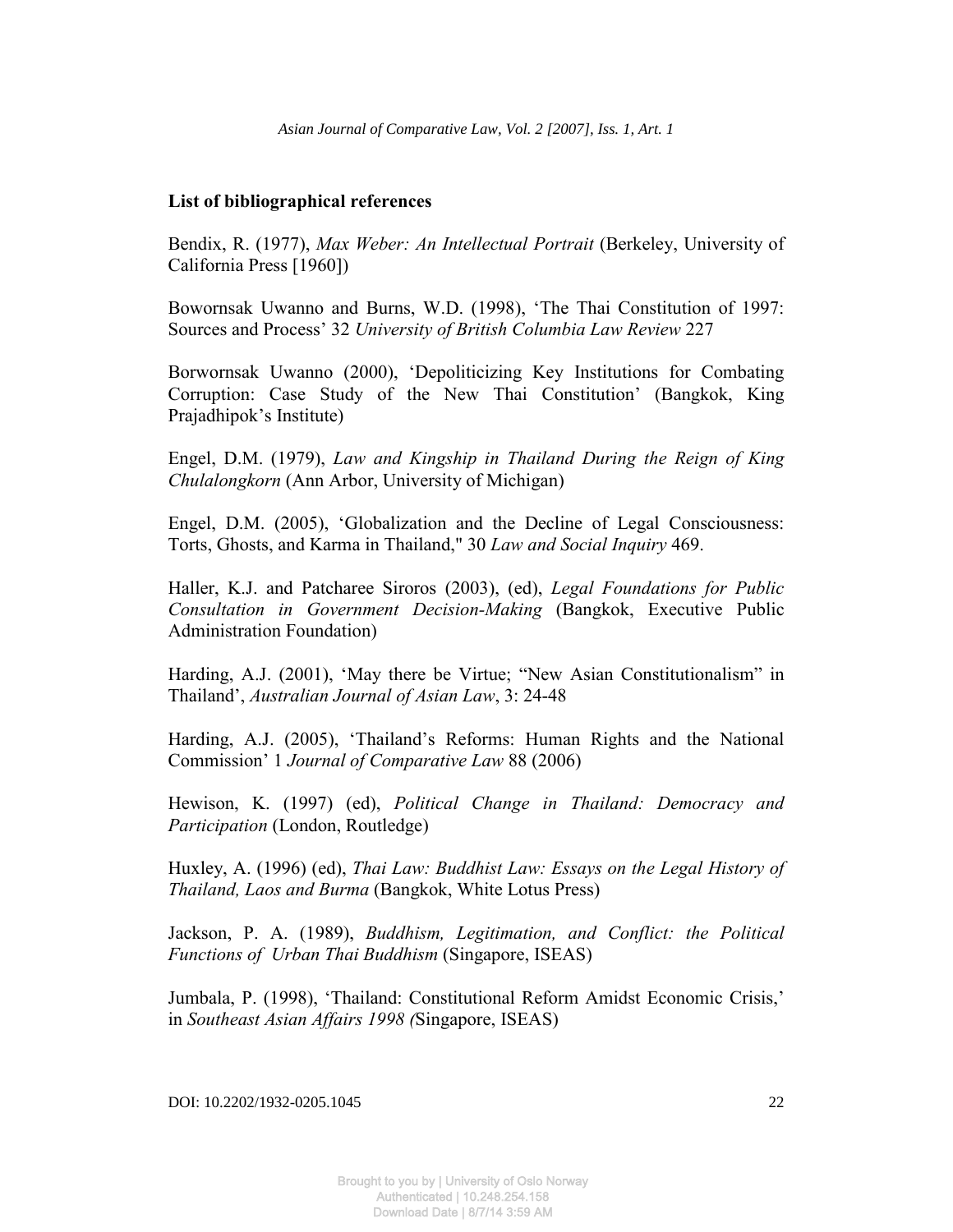Keyes, C.F. (1973), 'The Power of Merit', in *Visaka Puja* (Bangkok, Buddhist Association of Thailand)

Klein, J. (1998), 'The Constitution of the Kingdom of Thailand, 1997: A Blueprint for Participatory Democracy' (Bangkok, Asia Foundation Working Paper No. 8, 1998)

Klein, J. (2001a), 'The Evolution of Thailand's National Human Rights Commission, 1992-2001', in Nelson, M.H. (ed), *Thailand 's New Politics: KPI Yearbook 2001 (*Nonthaburi and Bangkok : King Prajadhipok's Institute and White Lotus Press)

Klein, J. (2001b), 'The Battle for Rule of Law in Thailand: The Constitutional Court of Thailand', in Raksasataya, A. and Klein, J.R. (ed) *The Constitutional Court of Thailand: The Provisions and The Working of the Court (*Bangkok, Constitution for the People Society)

Leyland, P. (2006), '*Droit Administratif* Thai Style: A Comparative Analysis of the Administrative Courts in Thailand', *Australian Journal of Asian Law*, forthcoming, 2006

Likit Dhiravegin (2003), 'The Constitution – Political and Executive Reform' (Bangkok, KPI 2003), www.kpi.ac.th/download/Reformed.pdf

Loos, T. (2006), *Subject Siam: Family, Law, and Colonial Modernity in Thailand* (Ithaca, Cornell University Press)

McCargo, D.(2002), (ed), *Reforming Thai Politics* (Copenhagen, NIAS)

McDorman, T. (1995), 'The 1991 Constitution of Thailand' 3:2 *Pacific Rim Law and Policy Journal* 257

Morrell, D., and C. Samudavanija, *Political Conflict in Thailand: Reform, Reaction, Revolution* (Gunn and Hain, Cambridge, Mass., 1982)

Morris, C. (2004), 'Case Studies in Religion and Peacebuilding: Cambodia', in Coward, H., and Smith, G. (ed), *Religion and Peacebuilding* (Albany, New York, SUNY Press)

Nelson, M. H. (2001), (ed), *Thailand 's New Politics: KPI Yearbook 2001*  (Nonthaburi and Bangkok, King Prajadhipok's Institute and White Lotus Press)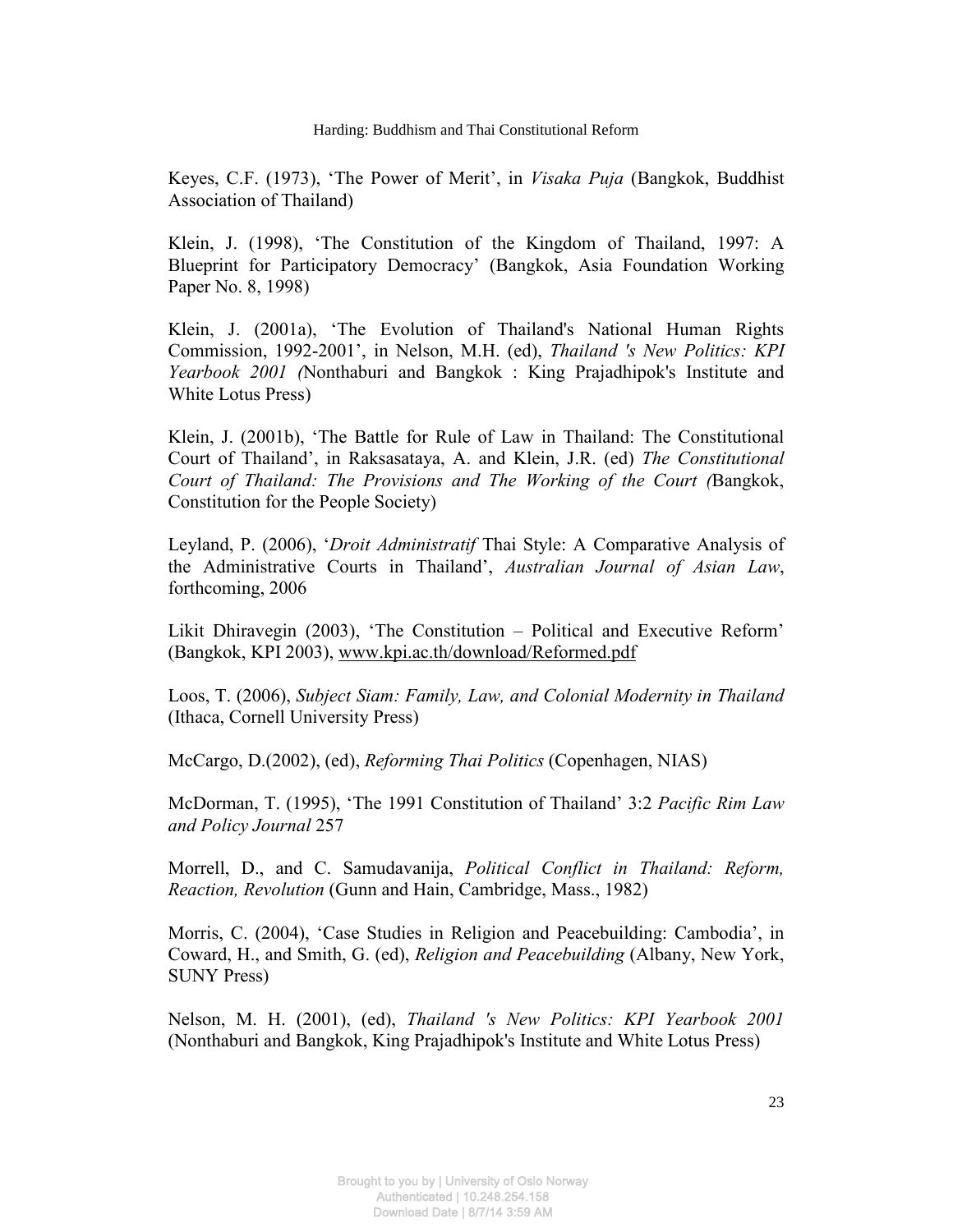Nelson, M.H. (2003), (ed), *Thai Politics: Local and Global Perspectives: KPI Yearbook 2002/03* (Bangkok, King Prajadhipok's Institute)

Phongaichit, P. and Piriyarangsan, S. (1996), *Corruption and Democracy in Thailand* (Chiang Mai, Silkworm Books)

Pinai Nanakorn (2002), 'Re-making of the Constitution in Thailand', 6 *Singapore Journal of International and Comparative Law* 90

Preedee Kasemsup (1996), 'Reception of Law in Thailand – a Buddhist Society', ch.6 of Chiba, M. (ed), *Asian Indigenous Law: in Interaction with Received Law* (??)

Saitip Sukatipan (1995), 'Thailand: the Evolution of Legitimacy', ch.8 of Alagappa, M. (ed), *Political Legitimacy in South East Asia* (Stanford, Stanford University Press)

Somboon Suksamran (1984), *Phutthasaasanaa Kap Kaan-plian-plaeng Thaang Kaanmyang Lae Sangkhom* [Buddhism and Political and Social Change] (Bangkok, Chulalongkorn University Press)

Streckfuss, D. and Templeton, M. (2002), 'Human Rights and Political Reform in Thailand', ch.6 of McCargo, D. (ed), *Reforming Thai Politics* (Copenhagen, NIAS)

Thomson, C.N. et al (2003), (ed), *Monitoring the Pulse of the Nation: Indicators of Good Governance and Development in Thailand* (Bangkok, KPI)

Thongchai Winichakul (1994), *Siam Mapped: A History of the Geo-body of a Nation* (Bangkok, Silkworm Books)

Turton, A. (1984), 'Limits of Ideological Domination and the Formation of Social Consciousness', in Turton, A., and Shigeharu, T., (ed), *History and Peasant Consciousness in South East Asia* (Senri Ethnological Series, no.13, Osaka, National museum of Ethnology, 1984), at 21.

Vitit Muntarbhorn and Taylor, C. (1994), *Roads to Democracy: Human Rights and Democratic Development in Thailand* (Montreal, International Centre for Human Rights and Democratic Development/Centre International des Droits de la Personne et du Developpement Democratique)